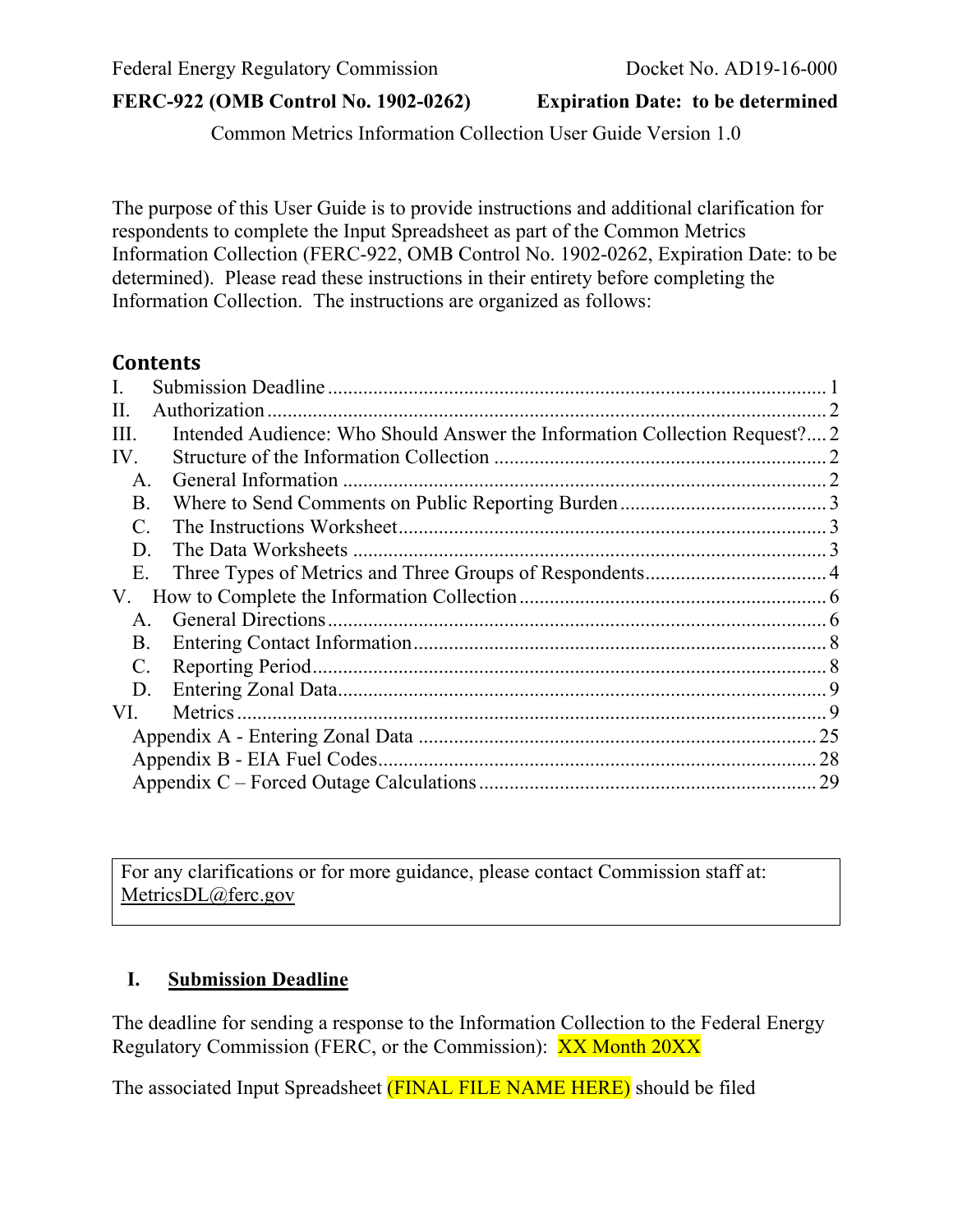**FERC-922 (OMB Control No. 1902-0262) Expiration Date: to be determined**

Common Metrics Information Collection User Guide Version 1.0

electronically through the Commission website. Instructions for electronic filing can be found at this link: [https://www.ferc.gov/docs-filing/efiling.asp.](https://www.ferc.gov/docs-filing/efiling.asp)

# <span id="page-1-0"></span>**II. Authorization**

This Information Collection is authorized in compliance with the requirements of the Paperwork Reduction Act of 1995, 44 U.S.C.  $\S 3506(c)(2)(A)$ , by the Office of Management and Budget under Control No. 1902-0262. The authorization for the Information Collection expires [To Be Determined Contingent on OMB Approval]. The Commission has reinstated and revised this Information Collection under the title FERC-922, Performance Metrics for ISOs, RTOs and Regions Outside ISOs and RTOs.

# <span id="page-1-1"></span>**III. Intended Audience: Who Should Answer the Information Collection Request?**

Completion of this Information Collection is voluntary, but the Commission encourages participation by each of the six jurisdictional Regional Transmission Operators/Independent System Operators (RTOs/ISOs), and by any non-jurisdictional RTO/ISO or individual utilities in non-RTO/ISO regions that choose to submit responses. The jurisdictional RTO/ISO entities are: ISO New England Inc. (ISO-NE); New York Independent System Operator (NYISO); PJM Interconnection, L.L.C. (PJM); Midcontinent Independent System Operator, Inc. (MISO); Southwest Power Pool, Inc. (SPP); and California Independent System Operator Corporation (CAISO). The nonjurisdictional RTOs/ISOs include the Electric Reliability Council of Texas, Alberta Electric System Operator, and the Independent Electricity System Operator (Ontario). For purposes of this Information Collection the term "non-RTO/ISO utility" means any investor-owned utility (IOU), any municipal or cooperative, or any federal governmentowned utility.

# <span id="page-1-3"></span><span id="page-1-2"></span>**IV. Structure of the Information Collection**

# **A. General Information**

The Information Collection consists of this User Guide and an Input Spreadsheet, which includes (i) an instructions worksheet followed by (ii) twenty-nine data worksheets, one for each metric. In order to complete the Information Collection, respondents must input data into the applicable cells of the data worksheets. Both the User Guide and the Input Spreadsheet can be found in [eLibrary](https://www.ferc.gov/docs-filing/elibrary.asp) in Docket No. AD19-16-000.

The burden for the FERC-922 is estimated to average 401 hours per response, including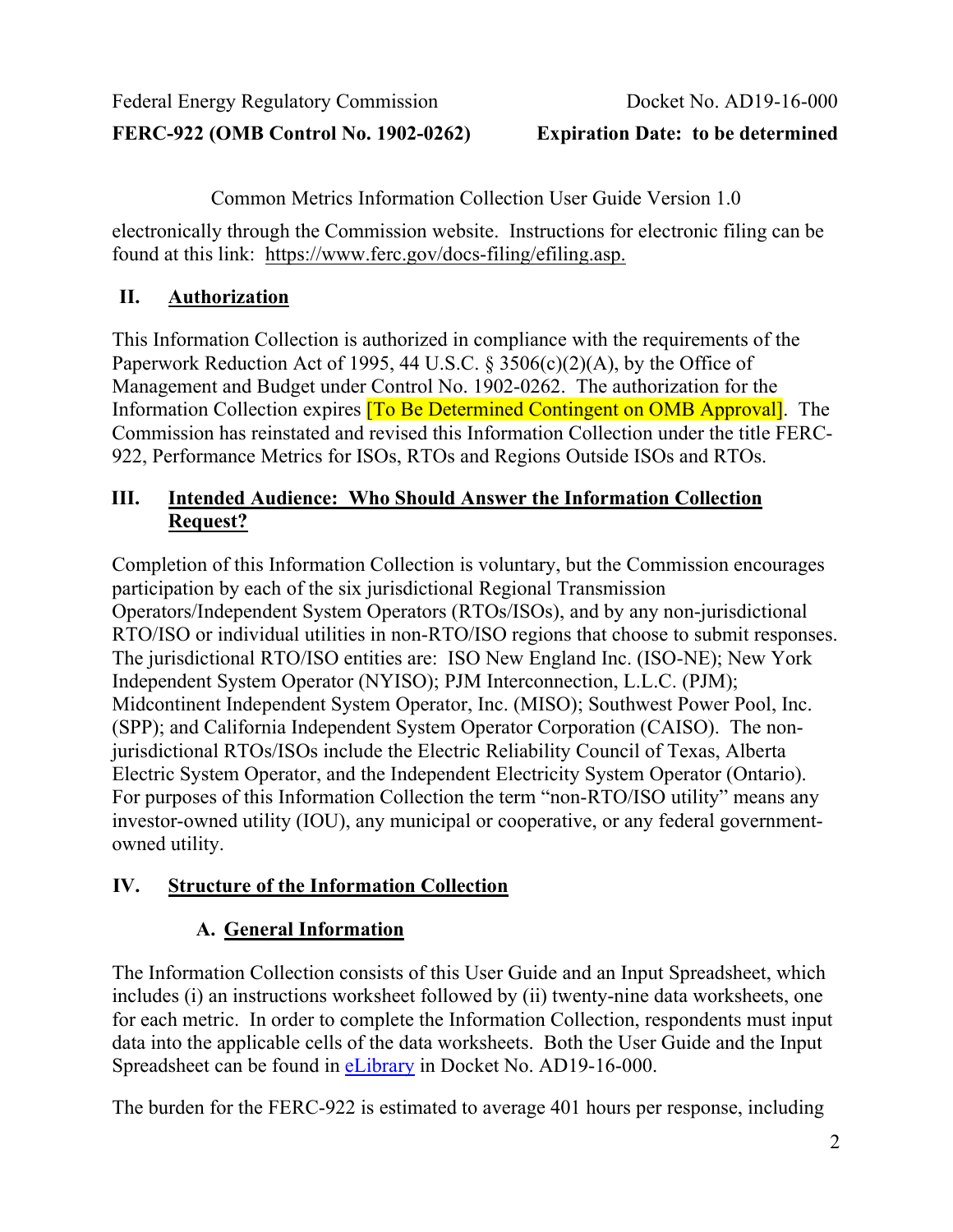Common Metrics Information Collection User Guide Version 1.0

the time for reviewing instructions, searching existing data sources, gathering and maintaining the data, and completing and reviewing the collection of information.

# **B. Where to Send Comments on Public Reporting Burden**

<span id="page-2-0"></span>Send comments regarding the burden estimate or any aspect of the collection of information, including suggestions for reducing burden, to the Federal Energy Regulatory Commission, 888 First Street NE, Washington, DC 20426 (Attention: Information Clearance Officer); and to the Office of Information and Regulatory Affairs, Office of Management and Budget, Washington, DC 20503 (Attention: Desk Officer for the Federal Energy Regulatory Commission). No person shall be subject to any penalty for failing to comply with a collection of information that does not display a valid control number (44 U.S.C. § 3512(a)).

# **C. The Instructions Worksheet**

<span id="page-2-1"></span>The instructions worksheet, which is the first tab of the Input Spreadsheet, provides information about the three groups of metrics, and contains cells for respondents to input data relevant across all of the subsequent metrics.

# **D. The Data Worksheets**

<span id="page-2-2"></span>Each data worksheet has the same format, which consists of header information and data element information as described below.

# **1. Header Information**

The **balancing authority area respondent name** identifies the respondent completing the Information Collection. The name can be entered once in the instructions worksheet and then will automatically copy to all subsequent data worksheets. See the Entering Contact Information section below for more information.

The **group number**, which references the group within which each metric is categorized, appears in each data worksheet in the third row, along with the metric number and metric name. The groups are identified by color. More information about groups can be found in the Three Types of Metrics and Three Groups of Respondents section below and in the instructions worksheet.

**Equations** for certain metrics, where appropriate, will also appear in select data worksheets. These equations describe how to calculate the individual metric(s).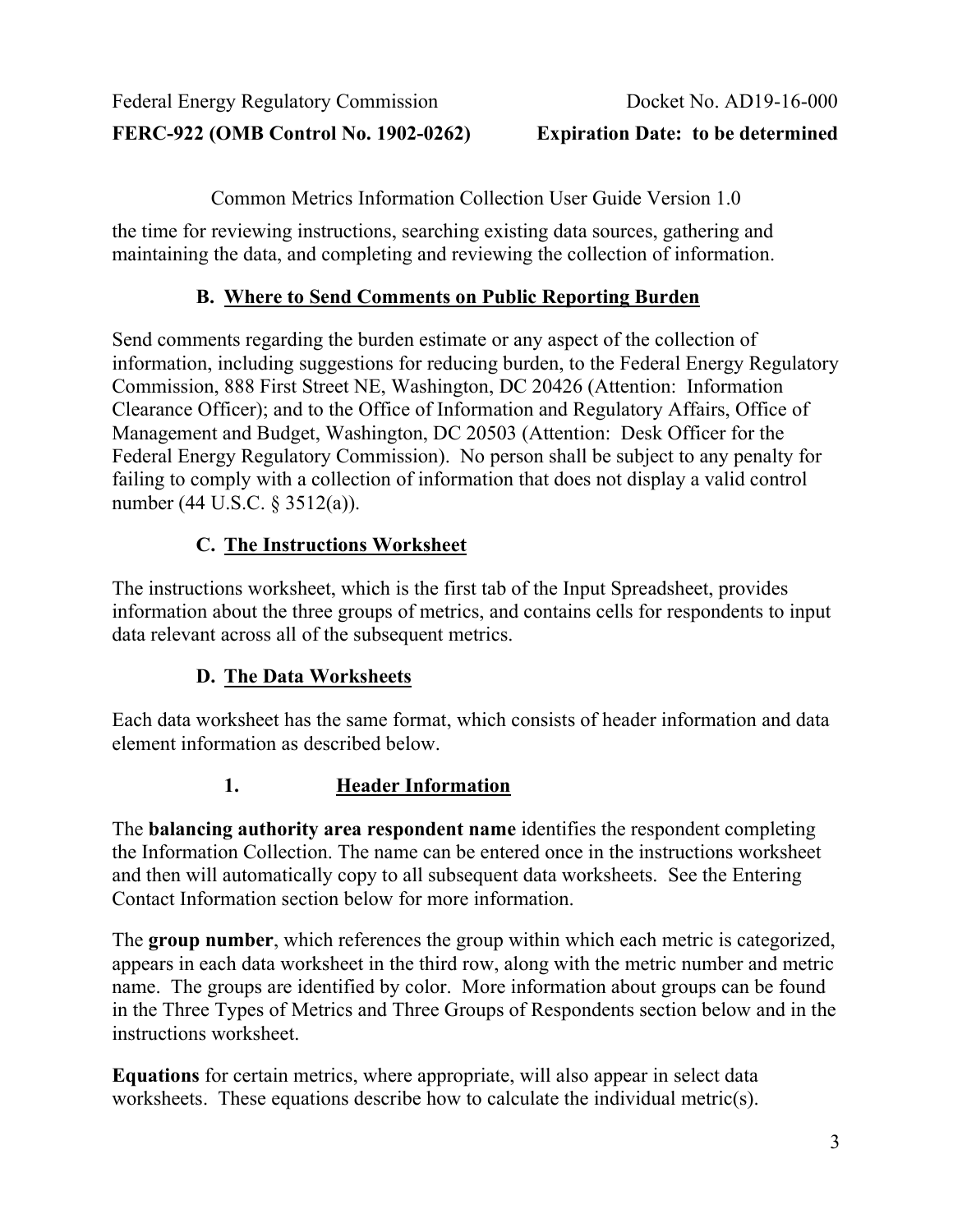Common Metrics Information Collection User Guide Version 1.0

The five **reporting periods** are provided as column headers at the top of the table in each data worksheet. Reporting periods are explained below in the Reporting Period section.

#### **2. Data Element Information**

Each data worksheet, which features an individual metric, contains corresponding data elements to assist respondents in providing standardized data inputs for each metric. The individual data elements are consecutively numbered (e.g., 1.00, 1.01, 1.02) in column A.**[1](#page-3-1)**

Column B can contain different types of text depending on the granularity of the data element. This column can contain either a brief description of the data element; an equation on how to arithmetically calculate the individual metric; or a title (in **bold**) of the data element with a detailed text description.

#### **3. Other Worksheet Information**

Each data worksheet tab identifies the metric by an integer and a brief textual description (e.g., #1 Reserve Margins, #2 Heat Rates).

Some data worksheets contain formulas that copy data from a previous data worksheet or perform calculations on data provided within that data worksheet. Respondents should not enter data into these cells, as they are self-populating. These cells are identified in two ways:

- The cells are labeled as either "*Automatically calculated*" or "*Automatically copied from...*" in the column B description for that data element; and
- The data entry cells in rows with automatic calculations are shaded gray.

# **E. Three Types of Metrics and Three Groups of Respondents**

<span id="page-3-0"></span>The metrics are separated into three groups based on their applicability to respondents. The three groups are:

<span id="page-3-1"></span>**<sup>1</sup>** When referenced below, these data elements will be designated in parenthesis and correspond to the Input Spreadsheet.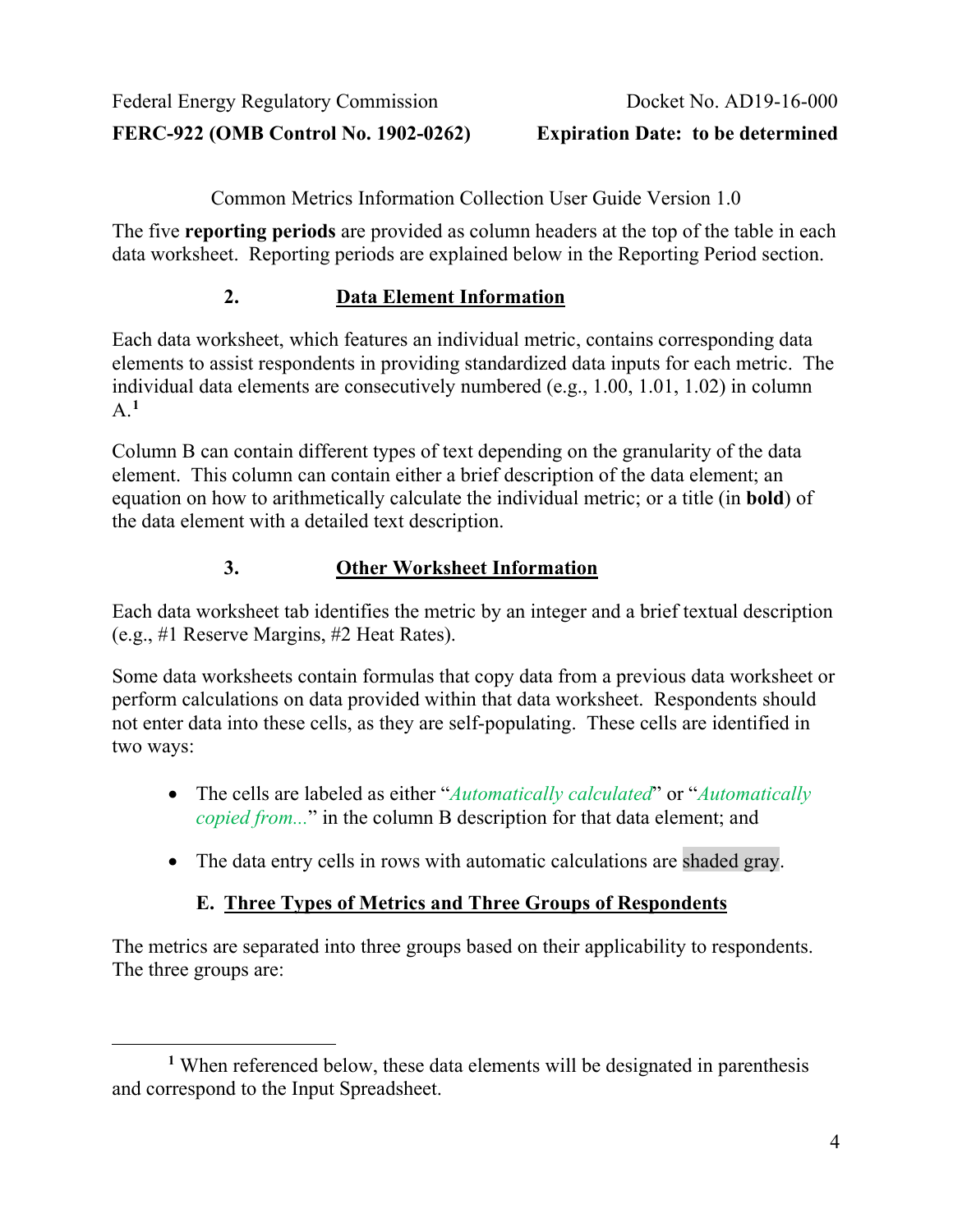Common Metrics Information Collection User Guide Version 1.0

#### **Group 1: Administrative and Descriptive Metrics**

- All RTOs/ISOs and non-RTO/ISO utilities should complete this group of metrics.
- This group includes Metric #1 through Metric #7.
- Non-RTO/ISO utilities should complete this group of metrics with data that correspond to the individual balancing authority areas in which they operate. Non-RTO/ISO utilities that operate in more than one balancing authority area should submit a separate Input Spreadsheet for each balancing authority area in which they operate.
- Worksheets for this group of metrics are identified with a yellow tab.

#### **Group 2: Energy Market Metrics**

- All RTOs/ISOs should complete this group of metrics.
- This group of metrics includes Metric #8 through Metric #19.
- Worksheets for this group of metrics are identified with a green tab.

# **Group 3: Capacity Market Metrics**

- All RTOs/ISOs that operate centralized capacity markets should complete this group of metrics.
- This group of metrics includes Metric #20 through Metric #29.
- This group of metrics may require detailed information that should be reported at the zonal level, or sub-RTO/ISO level, where applicable.
- Instructions on adding additional rows to a worksheet in order to accommodate additional zones are explained in Appendix A.
- Worksheets for this group of metrics are identified with a blue tab.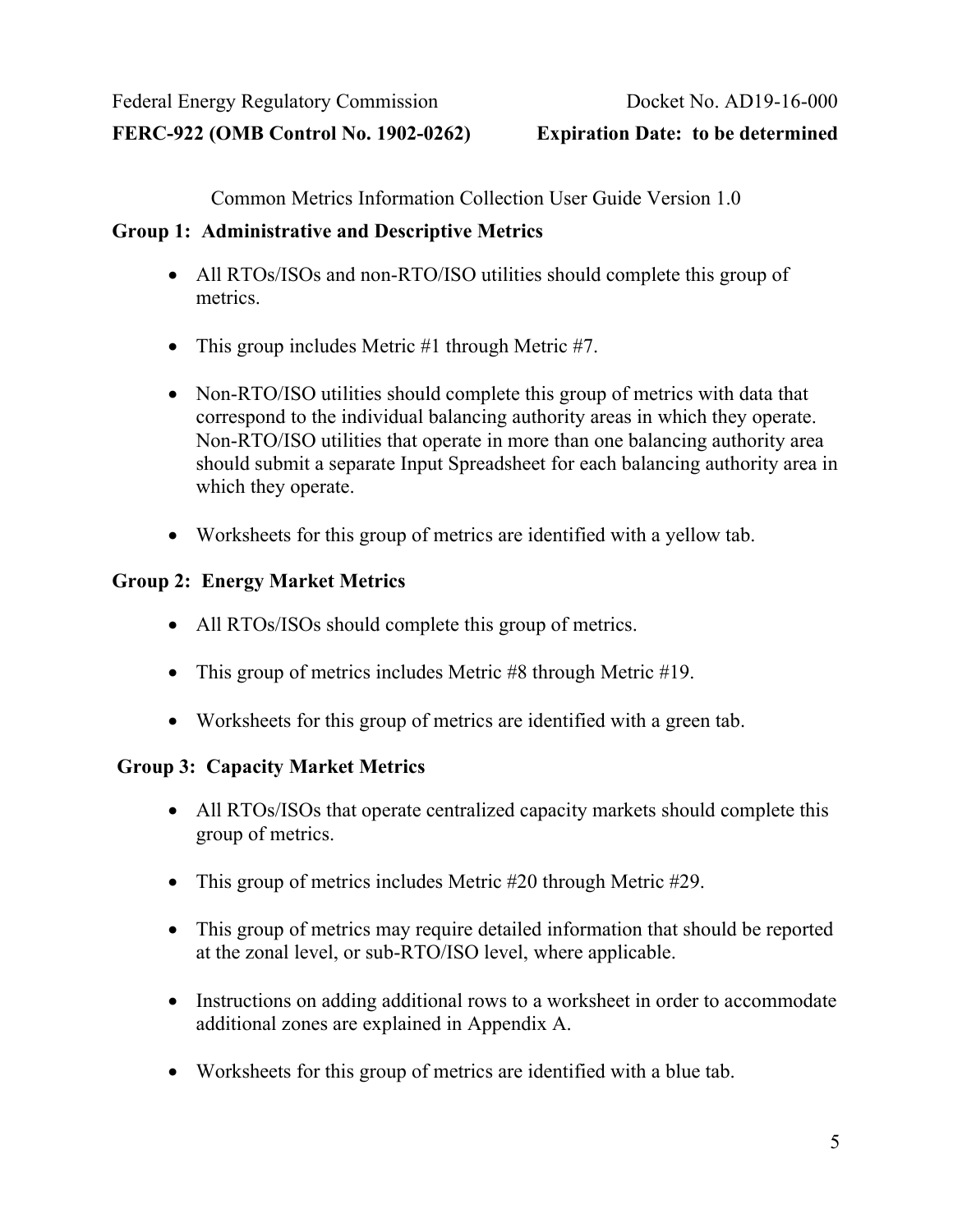Common Metrics Information Collection User Guide Version 1.0

#### <span id="page-5-1"></span><span id="page-5-0"></span>**V. How to Complete the Information Collection**

# **A. General Directions**

This section explains the reporting period and describes how to: (1) complete the Information Collection; (2) enter contact information; (3) format data entry for each data element; and (4) modify the data worksheets to accommodate additional zonal information. In order for the Information Collection process to work efficiently, respondents should adhere to the following practices.

# **1. Data Worksheet**

- **Respondents should only use the pre-formatted Input Spreadsheet provided in eLibrary to submit responses.**
- Before completing a data worksheet, respondents should read the definitions, explanations, and instructions for the metric associated with that data worksheet in this User Guide. It may be helpful to have a copy of the User Guide nearby when completing the Input Spreadsheet.
- Respondents should not use previous versions of the Input Spreadsheet, or use other spreadsheet formats, because the Commission will not be able to process responses if they arrive in a different format.
- Respondents should populate the data elements in the table of each data worksheet in numerically consecutive order, as the outputs for some data elements depend on the inputs provided from prior data elements. For instance, there are many calculations embedded within cells that will automatically calculate percentages based on data elements entered previously in that data worksheet.
- Respondents should not add or delete any data worksheets within the Input Spreadsheet.
- Respondents should not rename the data worksheet tabs.
- Respondents should follow the directions in Appendix A when adding rows for additional capacity zones.
- If possible, respondents should complete the Input Spreadsheet using a computer with a Windows operating system. The Input Spreadsheet contains embedded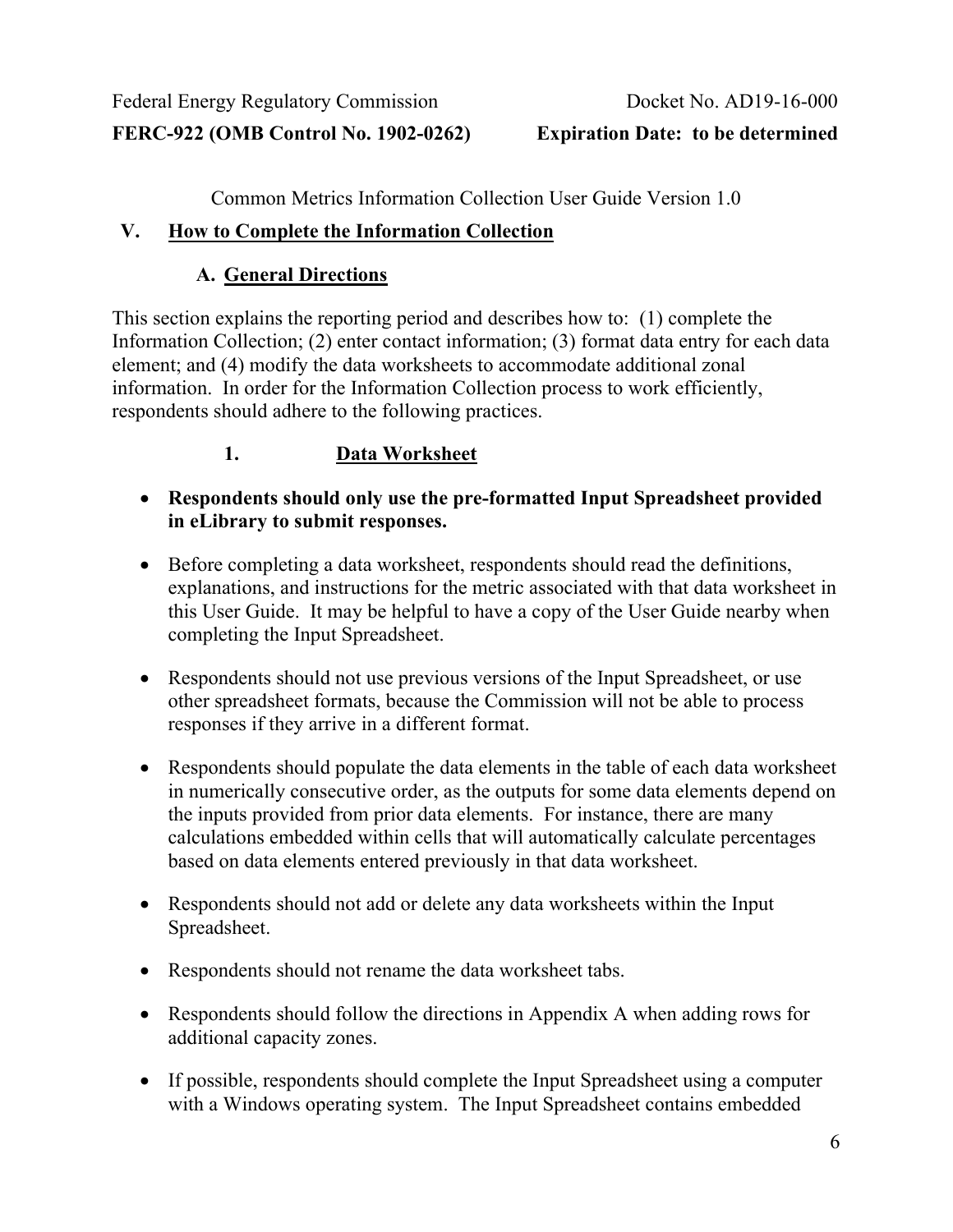Common Metrics Information Collection User Guide Version 1.0

macros, which may not operate as desired on another operating system, such as Mac or UNIX. Respondents should contact Commission staff if they do not have a Windows operating system, so that staff can provide further guidance.

• RTOs/ISOs should submit one completed Input Spreadsheet. Similarly, a non-RTO/ISO utility with one balancing authority area should submit only one completed Input Spreadsheet. Utilities operating multiple balancing authority areas outside of RTOs/ISOs should submit multiple completed Input Spreadsheets, one for each balancing authority area.

# **2. Data Entry Format**

- Respondents should enter all dollar values or costs in nominal dollars (e.g., dollar values as they were recorded in that reporting period, not adjusted for inflation or referenced to a common base year, unless otherwise directed in a particular question).
- Respondents should report megawatt (MW) values rounded to whole numbers (i.e., no decimal points or commas), unless explicitly instructed to report otherwise.
- Respondents should indicate negative amounts by using a minus sign (-) before the number, or by placing parentheses () around the values. Note that some cells may automatically convert negative values with minus signs into values within parentheses.
- Respondents should report dates in the format requested, and most are in the Month-Year (MM-YYYY) format.
- If the metric calls for explanatory text (e.g., "Report any relevant information about this event as necessary"), respondents should enter a brief description in the appropriate cell. The purpose of this explanatory text is to allow respondents to provide a brief commentary on the number or value provided by the respondent to explain (1) unique situations, (2) assumptions on the calculations or underlying data, (3) uniqueness of the RTO/ISO or non-RTO/ISO utility, or (4) general information that should be captured. This information is helpful as contextual support for the final report that is issued.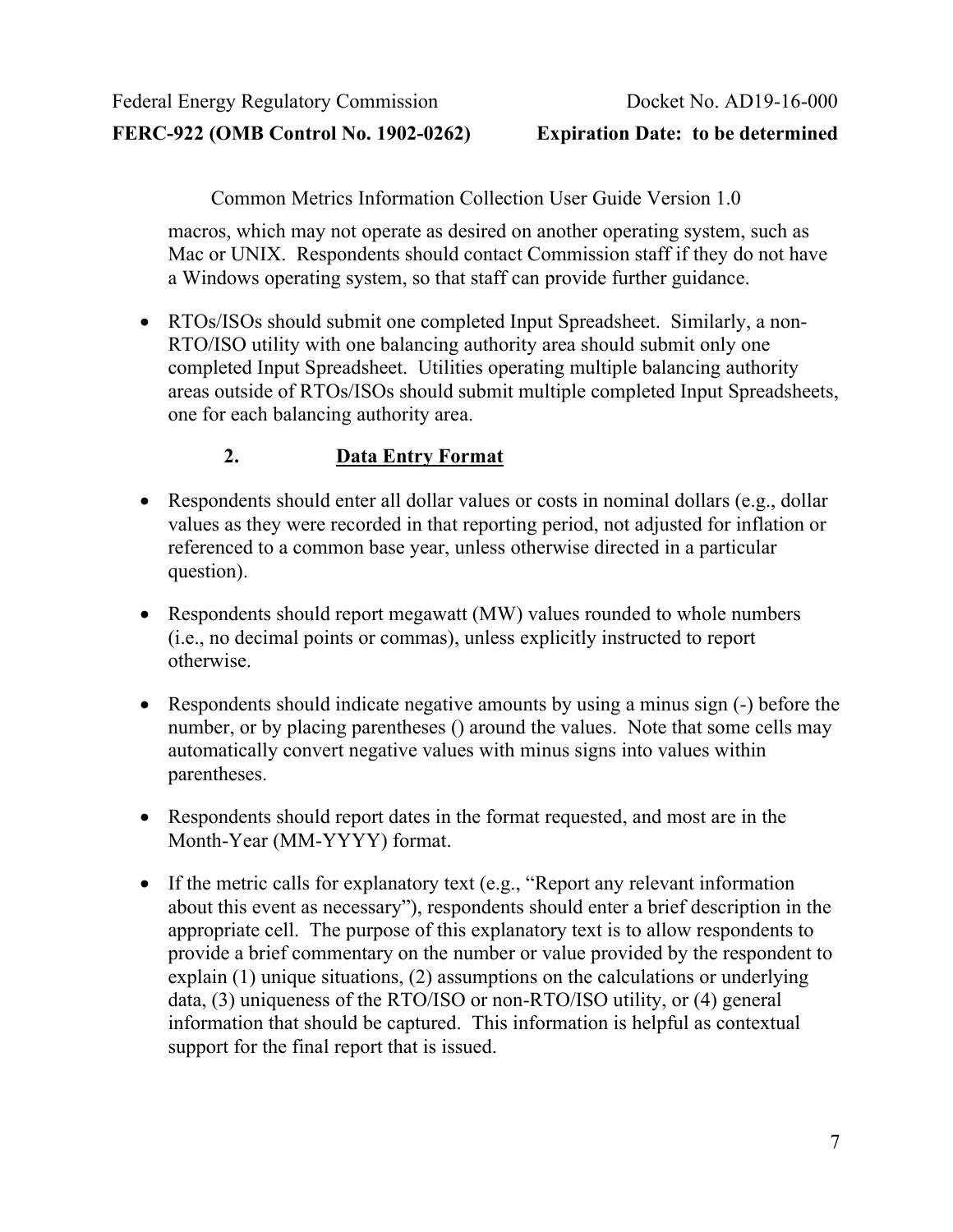**FERC-922 (OMB Control No. 1902-0262) Expiration Date: to be determined**

Common Metrics Information Collection User Guide Version 1.0

#### **B. Entering Contact Information**

<span id="page-7-0"></span>Respondents should input the following contact information in the instructions worksheet:

- **Balancing Authority Area Name.** Respondents should enter the full name of their balancing authority area. There is existing text stating "Example: PJM, ISO-NE, etc."—simply type over this entry. This contact information will automatically copy to each subsequent worksheet.
- **Name of the Contact Person.** Respondents should enter the full name of the person that Commission staff should contact if there are questions concerning data submission. There is existing text stating "John Doe" in this cell—simply type over this entry.
- **Phone Number of the Contact Person.** Respondents should enter the phone number of the person that Commission staff should contact if there are questions concerning data submission. There is existing text stating "202-111-1234" in this cell—simply type over this entry.
- **Email address of the Contact Person.** Respondents should enter the email address of the person that Commission staff should contact if there are questions concerning data submission. There is existing text stating "john.doe@BAA.org" in this cell—simply type over this entry.

# <span id="page-7-1"></span>**C. Reporting Period**

There are five separate columns designating the reporting period in each data worksheet, one for each of the five reporting periods of the Information Collection. The reporting periods generally cover the calendar years from 2014 to 2018; however, there are two types of reporting periods: (i) a planning/delivery year, based on whether or not there is a centralized capacity market, or (ii) calendar year for all others.

For respondents without centralized capacity markets, both RTOs/ISOs and non-RTO/ISO utilities, the reporting period is the first calendar year of the five reporting periods. Respondents should enter a four digit year in the first reporting period cell in the instructions worksheet.

For RTOs/ISOs with centralized capacity markets, the label used for each reporting period is the year of the start of the delivery period. For instance, PJM's capacity market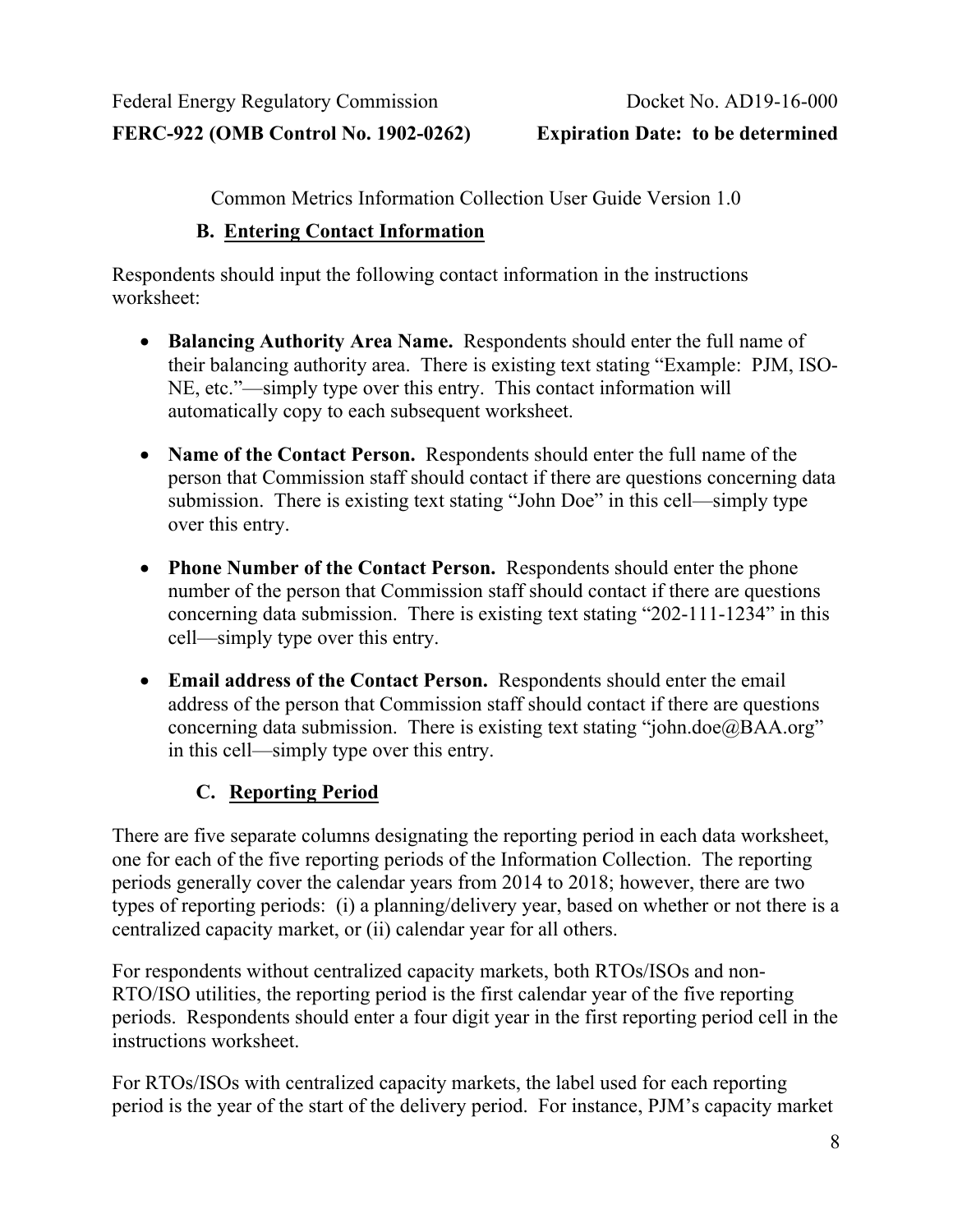Common Metrics Information Collection User Guide Version 1.0

has a delivery period beginning in June and running until the end of May in the following calendar year. Therefore, the beginning of this delivery period for June 2014 to May 2015 is June 2014 and PJM should enter "2014" for the four digits of the "delivery period" in the instruction worksheet. For the remainder of the metrics, unless otherwise noted, the data that PJM would use would be based on the value of the input variables underlying the most recent auction for the delivery period. Similarly, for all other submissions from respondents with centralized capacity markets, data would be based on the twelve months comprising the delivery period for the specific RTO/ISO.**[2](#page-8-2)**

# **D. Entering Zonal Data**

<span id="page-8-0"></span>Some metrics may allow respondents to enter data for specific zones. For instance, RTOs/ISOs that operate a central capacity market may have multiple capacity zones in a reporting period.

Each data worksheet requiring zonal information contains a template for entering such information. Some metrics require information on an RTO/ISO-wide basis and for individual zones. If there are multiple zones within a respondent's balancing authority area, respondents should click the "Add zone" button for adding templates, which is described in Appendix A.

If the name of a zone has changed over the course of the reporting period associated with this Information Collection, the respondent should add a new template for each distinct name, submitting data for the reporting period in which the zone name is active. If a zone has split into two or more zones, the respondent should add a new template for each zone name, submitting data for the reporting period in which the zone name is active. If zonal boundaries have changed within the five reporting periods, respondents should provide a brief qualitative description in the explanatory text.

Further instruction on entering zonal data is provided in Appendix A.

# <span id="page-8-1"></span>**VI. Metrics**

The data worksheets contain instructions or descriptive text to assist respondents in submitting the data elements for each of the metrics. Additional information is provided below to supplement the information provided in the Input Spreadsheet. The additional

<span id="page-8-2"></span>**<sup>2</sup>** NYISO has two consecutive six-month delivery periods which should be concatenated to create a twelve-month delivery period.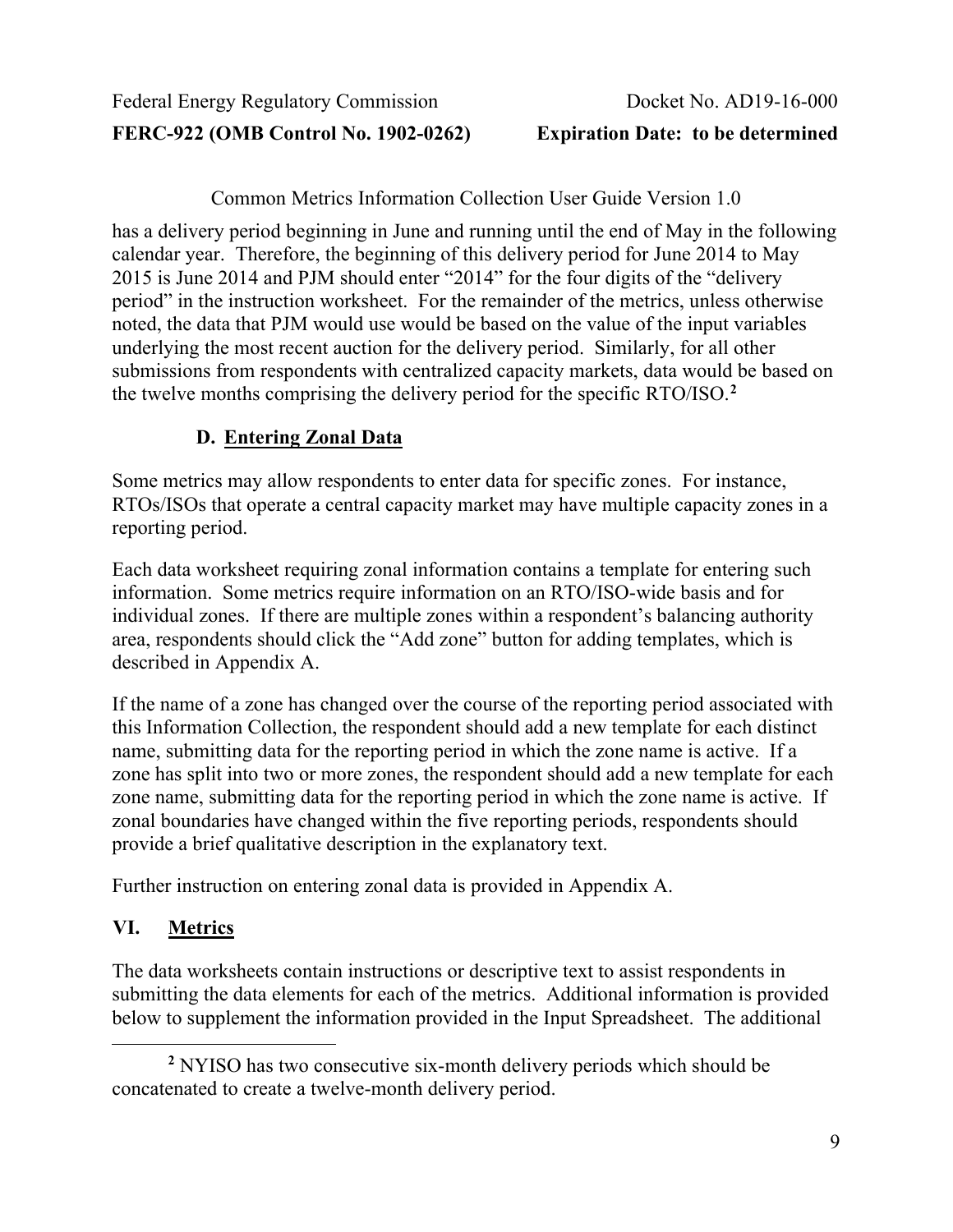Common Metrics Information Collection User Guide Version 1.0

information could be a link to an external source or supplementary explanation not provided in the Input Spreadsheet.

#### **Metric # 1. Reserve Margins**

The anticipated reserve margin metric is designed to measure the amount of generation capacity available to meet expected demand.**[3](#page-9-0)** Sufficient reserves ensure that there is a low probability of loss-of-load due to inadequate supply. The actual reserve margins measure the realized amount of reserves within the reporting period. The comparison of the actual reserve margin to the anticipated reserve margin measures the extent to which generation resource planning processes are ensuring long-term resource adequacy and reliability.

RTOs/ISOs with centralized capacity markets should use the values determined in the capacity auction of the reporting period for data elements such as Forecasted Peak Demand and Total Anticipated Installed Capacity.

Non-RTO/ISO utilities and RTOs/ISOs without capacity markets should use the value from the Integrated Resource Plan, Resource Adequacy Plan, etc., or other appropriate planning process for data elements such as Forecasted Peak Demand and Total Anticipated Installed Capacity.

# **Metric # 2. Average Heat Rates**

A heat rate measures the efficiency of a resource to convert thermal power into electric power. A heat rate can be calculated as the quotient of the thermal power input divided by electric power produced. Trends in aggregate heat rates across technologies may indicate changes in the efficiency of fuel consumption.

The equation at the top of the data worksheet describes the calculation of average heat rates over five technology types (oil-fired steam, natural-gas fired steam, coal-fired generation, combustion turbines, and combined cycles) based on their installed capacity of the balancing authority area.

For all dual-fueled units, respondents should calculate the average heat rate as if the unit

<span id="page-9-0"></span>**<sup>3</sup>** N. Am. Electric Reliability Corp., *M-1 Reserve Margin* (2017), [https://www.nerc.com/pa/RAPA/ri/Pages/PlanningReserveMargin.aspx.](https://www.nerc.com/pa/RAPA/ri/Pages/PlanningReserveMargin.aspx)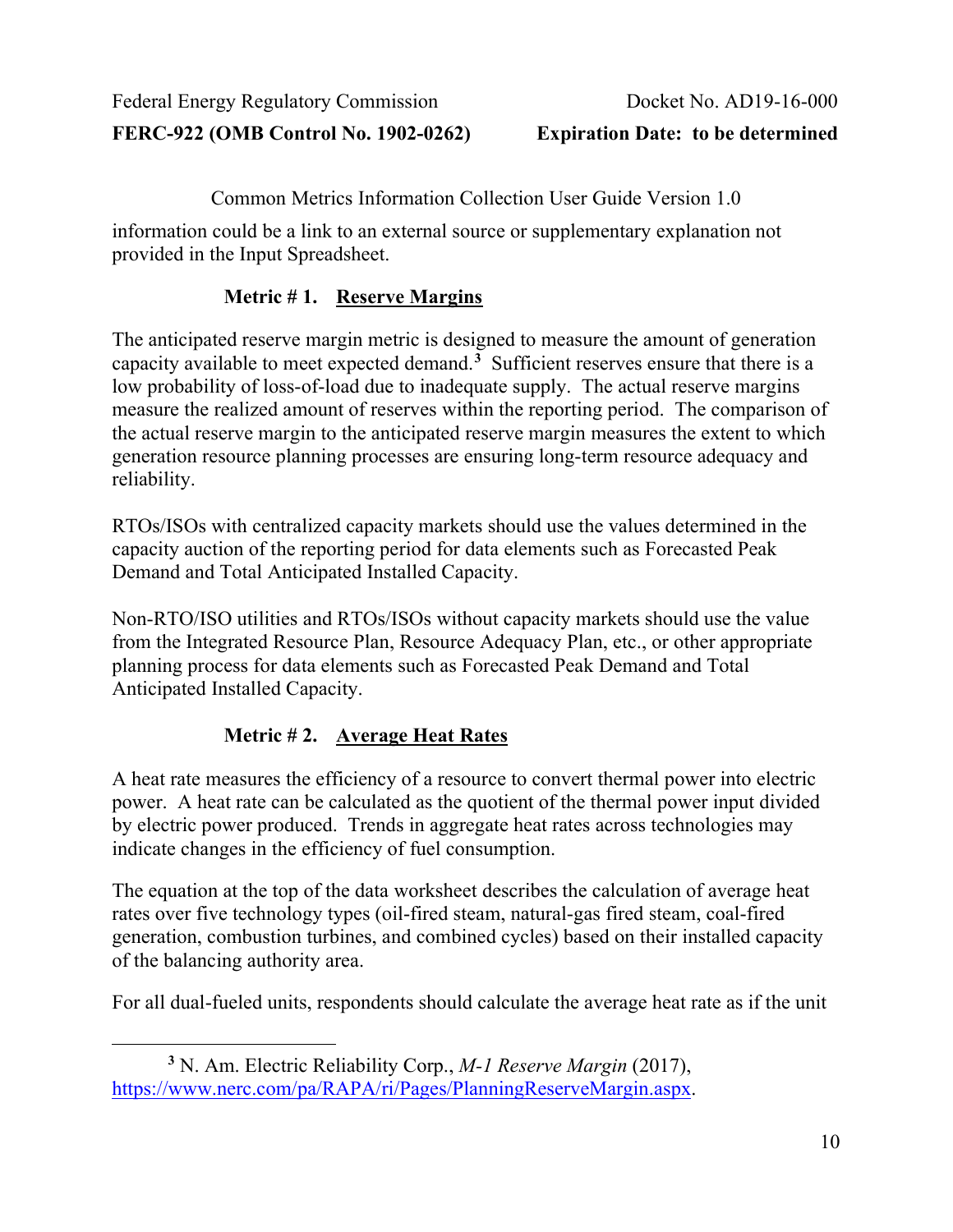Common Metrics Information Collection User Guide Version 1.0

only used the primary fuel.

Respondents should use the fuel and generation output data from Energy Information Administration (EIA) Form 923 to calculate this metric.

# **Metric # 3. Fuel Diversity**

The fuel diversity metric represents the different amounts of installed generating capacity and the different quantities of energy produced by various technology types. Respondents should provide the summer capacity rating (MW) defined by the EIA and the net energy generated in Megawatt-hours (MWh) by the listed fuel types. There are two recommended sources for respondents to map fuel codes to the requested fuel codes in Metric #3.

- 1. S&P Global Market Intelligence uses the 10 fuel codes listed in the worksheet. **[4](#page-10-0)**
- 2. EIA collects data by summer capacity in EIA Form 860. **[5](#page-10-1)** EIA collects data on energy produced in EIA Form 923.**[6](#page-10-2)** Each EIA form requires that data be collected under an EIA fuel code. Those codes are reproduced in Appendix B, mapped to the ten requested fuel codes in the worksheet.

Net energy should be reported from the resource's metered generation.

Net summer capacity represents the maximum output, commonly expressed in megawatts (MW), that generating equipment can supply to system load, as demonstrated by a multihour test, at the time of summer peak demand (period of June 1 through September 30).

*(continued ...)*

<span id="page-10-0"></span>**<sup>4</sup>** Summer capacity values for these fuel codes can be found at [https://www.snl.com/web/client?auth=inherit#industry/historicalFutureCapacity.](https://www.snl.com/web/client?auth=inherit#industry/historicalFutureCapacity) Energy produced by these fuel codes can be found at [https://www.snl.com/web/client?auth=inherit#industry/monthlyGeneration.](https://www.snl.com/web/client?auth=inherit#industry/monthlyGeneration)

<span id="page-10-1"></span>**<sup>5</sup>** *See* U.S. Energy Info. Admin., *Form EIA-860 Detailed Data With Previous Form Data* (2019),<https://www.eia.gov/electricity/data/eia860/> (see spreadsheet 3<sup>1</sup> GeneratorYyyyy).

<span id="page-10-2"></span>**<sup>6</sup>** *See* U.S. Energy Info. Admin., *Form EIA-923 Detailed Data With Previous Form Data* (2019), [https://www.eia.gov/electricity/data/eia923/.](https://www.eia.gov/electricity/data/eia923/)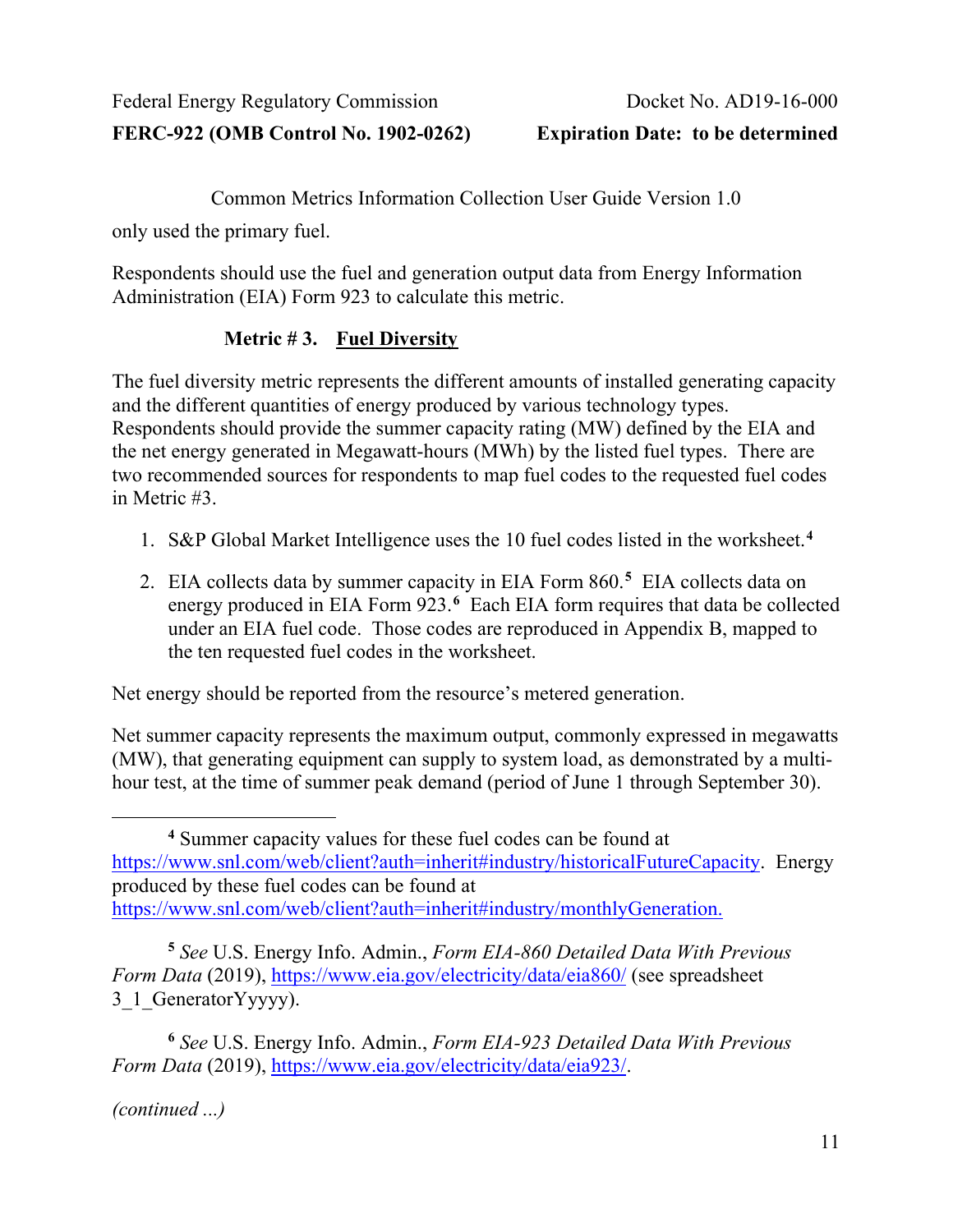Common Metrics Information Collection User Guide Version 1.0

This output reflects a reduction in capacity due to electricity use for station service or auxiliaries.**[7](#page-11-0)**

# **Metric # 4. Capacity Factor by Technology Type**

The capacity factor metric measures the actual energy produced at a generation station as a fraction of the maximum possible energy that could have been produced if it were operating at full capacity 24 hours a day, 365 days a year. This metric aggregates generator output by generation technology types and provides insight into changes in the utilization rate of generation technology types.

The capacity factor is a percentage displayed in decimal terms. Generally, a given capacity factor will range between zero and one, and the spreadsheet will display value with up to two decimal places. A capacity factor of 0.89, for example, would indicate capacity factor of eighty-nine percent.

# **Metric # 5. Energy Emergency Alerts (EEA Level 1 or Higher)**

The energy emergency metric provides information on the frequency of energy emergencies. For the purposes of this Information Collection, respondents should report the number of Energy Emergency Alerts (EEA) Level 1 or Higher in each reporting period.**[8](#page-11-1)**

An overview of the three levels of EEA is provided below:

# **1. EEA Level 1 — All available resources in use.**

Circumstances:

• The balancing authority is experiencing conditions where all available generation resources are committed to meet firm load, firm transactions, and reserve commitments, and is concerned about sustaining its required

**<sup>8</sup>** Information on EEAs is available at

<span id="page-11-0"></span>**<sup>7</sup>** For more information see [https://www.eia.gov/tools/glossary/index.php?id=net%20summer%20capacity.](https://www.eia.gov/tools/glossary/index.php?id=net%20summer%20capacity)

<span id="page-11-1"></span>[https://www.nerc.com/pa/rrm/ea/Pages/Energy-Emergency-Alerts.aspx.](https://www.nerc.com/pa/rrm/ea/Pages/Energy-Emergency-Alerts.aspx)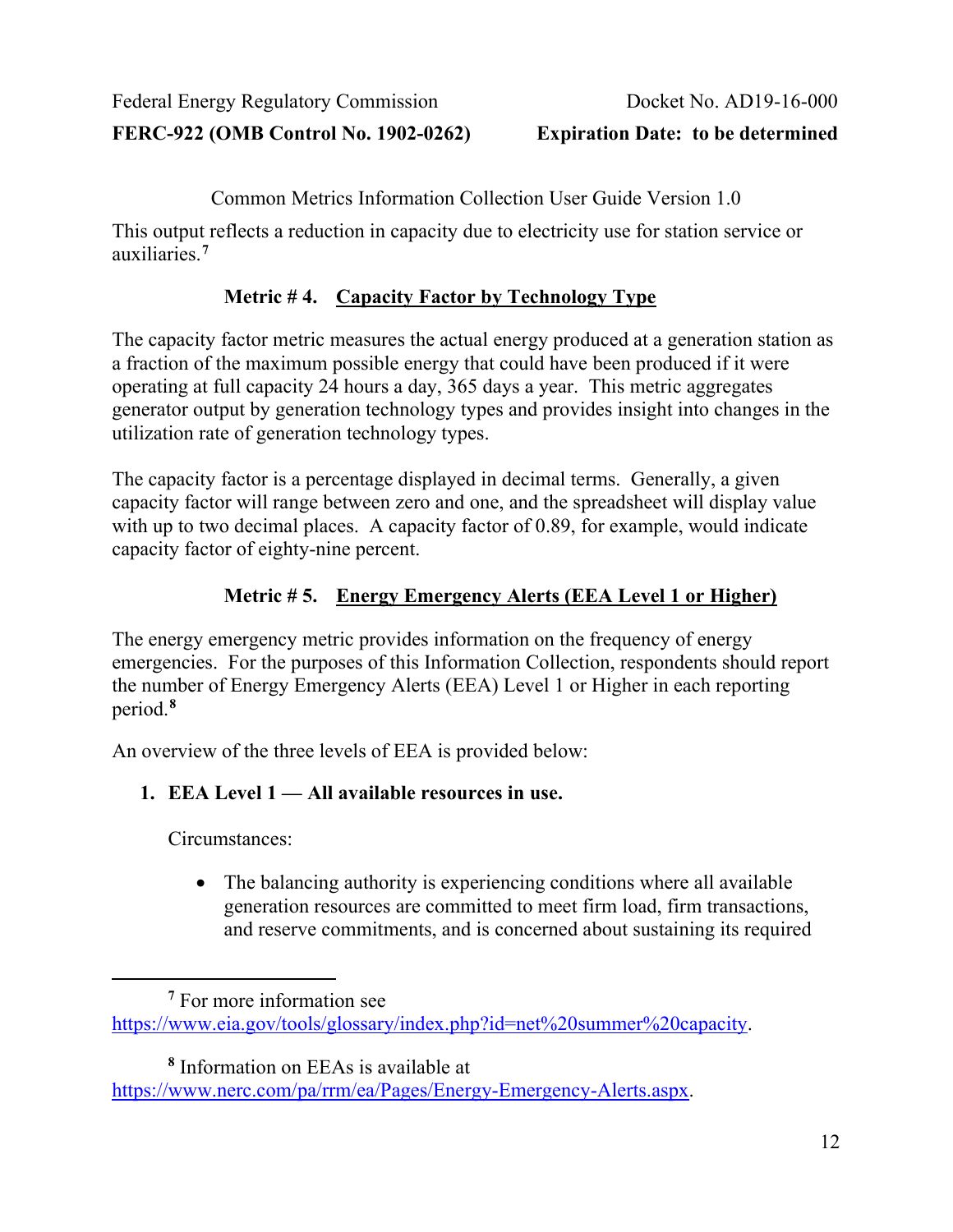Common Metrics Information Collection User Guide Version 1.0 contingency reserves.

• Non-firm wholesale energy sales (other than those that are recallable to meet reserve requirements) have been curtailed.

#### **2. EEA Level 2 — Load management procedures in effect.**

Circumstances:

- The balancing authority is no longer able to provide its expected energy requirements and is an energy deficient balancing authority.
- An energy deficient balancing authority has implemented its operating plan(s) to mitigate emergencies.
- An energy deficient balancing authority is still able to maintain minimum contingency reserve requirements.

#### **3. EEA Level 3 — Firm load interruption is imminent or in progress.**

Circumstances:

• The energy deficient balancing authority is unable to meet minimum contingency reserve requirements.**[9](#page-12-0)**

#### **Metric # 6. Performance by Technology Type during EEA Level 1 or Higher**

The performance by technology type under the shortage metric provides information on aggregate performance of technologies during EEA Level 1 or higher alerts by measuring the total five-minute intervals when an alert is present and how the generators, by technology type, performed. The equation at the top of the worksheet describes this calculation in more detail.

<span id="page-12-0"></span>**<sup>9</sup>** For more information see [https://www.nerc.com/pa/Stand/Reliability%20Standards/EOP-011-1.pdf.](https://www.nerc.com/pa/Stand/Reliability%20Standards/EOP-011-1.pdf)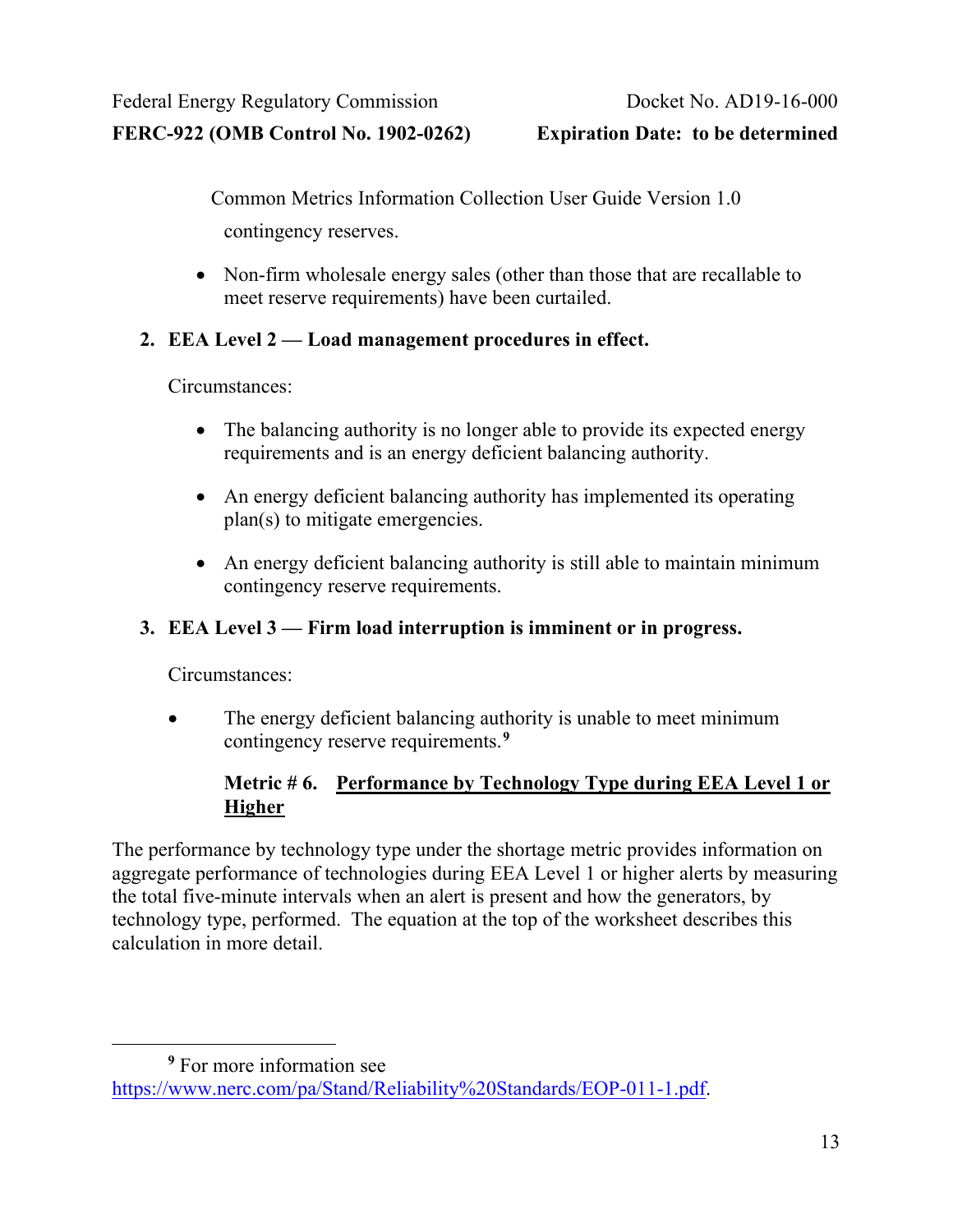Common Metrics Information Collection User Guide Version 1.0

#### **Metric # 7. Resource Availability (EFORd)**

The resource availability metric measures the forced outage rates across different technology types. A forced outage occurs when a generator is unavailable to provide energy for all or part of its capacity.

There are three main measurements for forced outages, which include: Forced Outage Rate (FOR), Equivalent Forced Outage Rate (EFOR), and Equivalent Forced Outage Rate demand (EFORd). FOR and EFOR are intermediate metrics used to calculate EFORd and are included as reference to compute the final EFORd metric.**[10](#page-13-0)** For the purposes of this metric, respondents must only submit the EFORd calculation. Additional information on the calculation of EFORd may be found in Appendix C.

#### **Metric # 8. Number and Capacity of Reliability Must-Run Units**

The reliability must-run (RMR) metric provides a measure of the number and capacity of units that an RTO/ISO must depend on to support critical facilities and to maintain reliability. RMR units are typically procured through out-of-market actions. RMR contracts are defined differently by each RTO/ISO but typically refer to units that continue to operate under a temporary contract after a planned retirement decision in order to resolve a reliability need. Not every RTO/ISO has these agreements, and RTOs/ISOs use various terms to refer to such arrangements. For the purposes of this Information Collection, these agreements are collectively referred to as RMR agreements. In defining what constitutes an RMR unit, each RTO/ISO should follow the definitions provided in its tariff. General naming conventions for each RTO/ISO are provided below:

- PJM: Must-Run for Reliability Generation
- CAISO: Reliability Must-Run Generation
- MISO: System Support Resources
- NYISO: Reliability Must Run

<span id="page-13-0"></span>**<sup>10</sup>** For more information see [https://www.nerc.com/pa/RAPA/gads/Pages/Reports.aspx.](https://www.nerc.com/pa/RAPA/gads/Pages/Reports.aspx)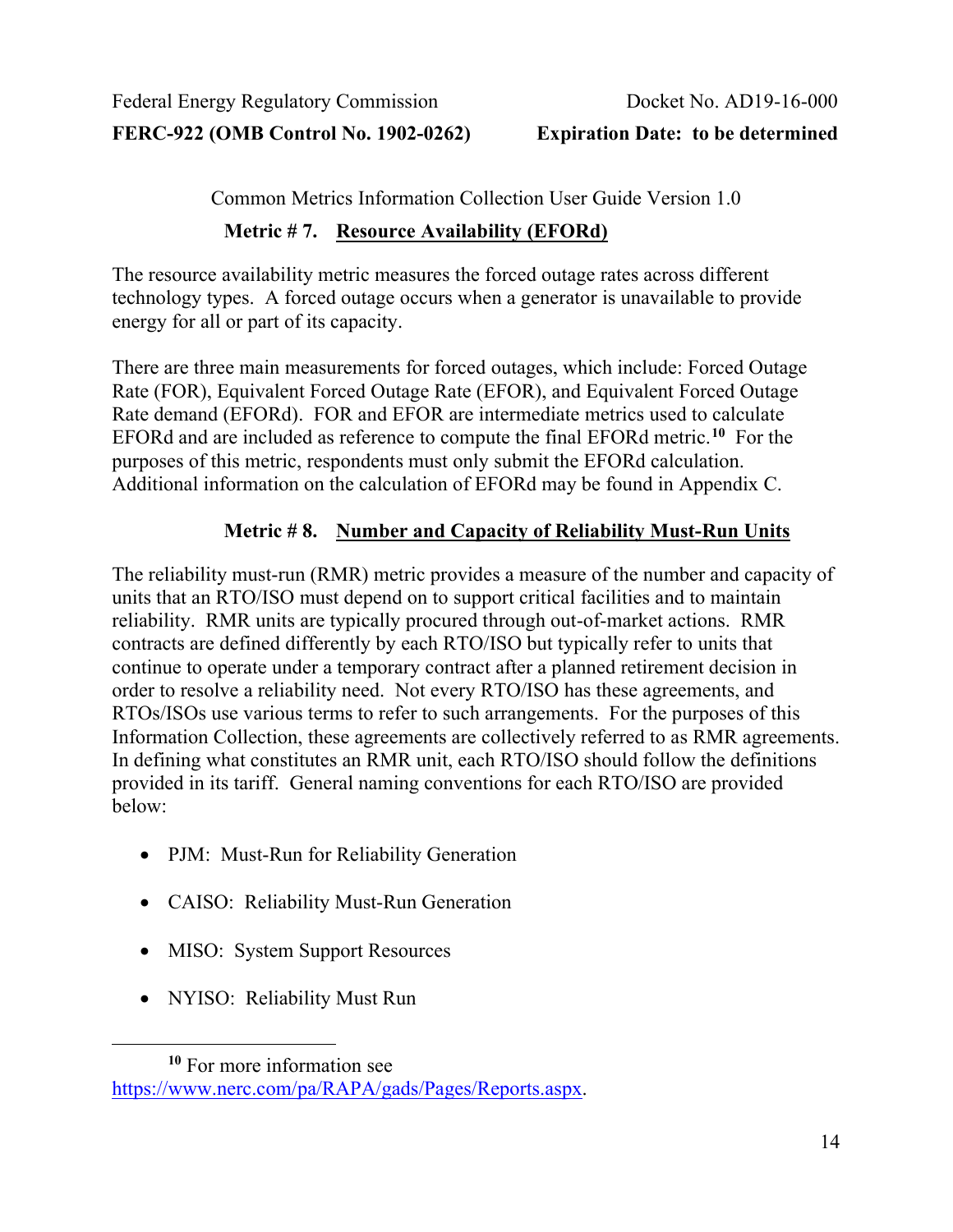Common Metrics Information Collection User Guide Version 1.0

• ISO-NE: De-list Bids. These are resources that have requested retirement but are compensated to be maintained for reliability purposes.

# **Metric # 9. Reliability Must-Run Contract Usage**

The RMR contract usage metric measures the usage of RMR contracts. This metric should include information from contracts that are in effect in any portion of the reporting period. If an RMR contract is in effect in part of a reporting period, include information from the contract in that period. If the RMR contract is in effect for parts of two reporting periods, include the appropriate information from that RMR contract in each reporting period. Respondents should report the hours the RMR units were used, the total MWh provided by the units, and the cost of the contract in the reporting period. In the explanatory text, respondents can provide any other relevant retails that may be relevant (such as start and end dates for the RMR contracts).

# **Metric # 10. Demand Response Capability**

The demand response capability metric measures the total amount of demand response available to the RTO/ISO.

For purposes of this Information Collection, provide the total MW values for all RTO/ISO-registered and -controlled resources, including behind the meter resources that participate in the wholesale market. Respondents should include emergency demand response programs. Respondents should not include energy efficiency programs or resources or other passive resources.

# **Metric # 11. Unit Hours Mitigated**

The number of unit hours mitigated metric provides an indication of the frequency and magnitude that resources have been mitigated to protect against the exercise of market power.

Please note that 2016 is a leap year and the automatic calculation for data element 11.03 divides by 8784 hours, the number of hours in a leap year, instead of 8760.

Definitions for Metric #11 are as follows:

• Unit hours: One unit for one hour is one unit hour (day-ahead).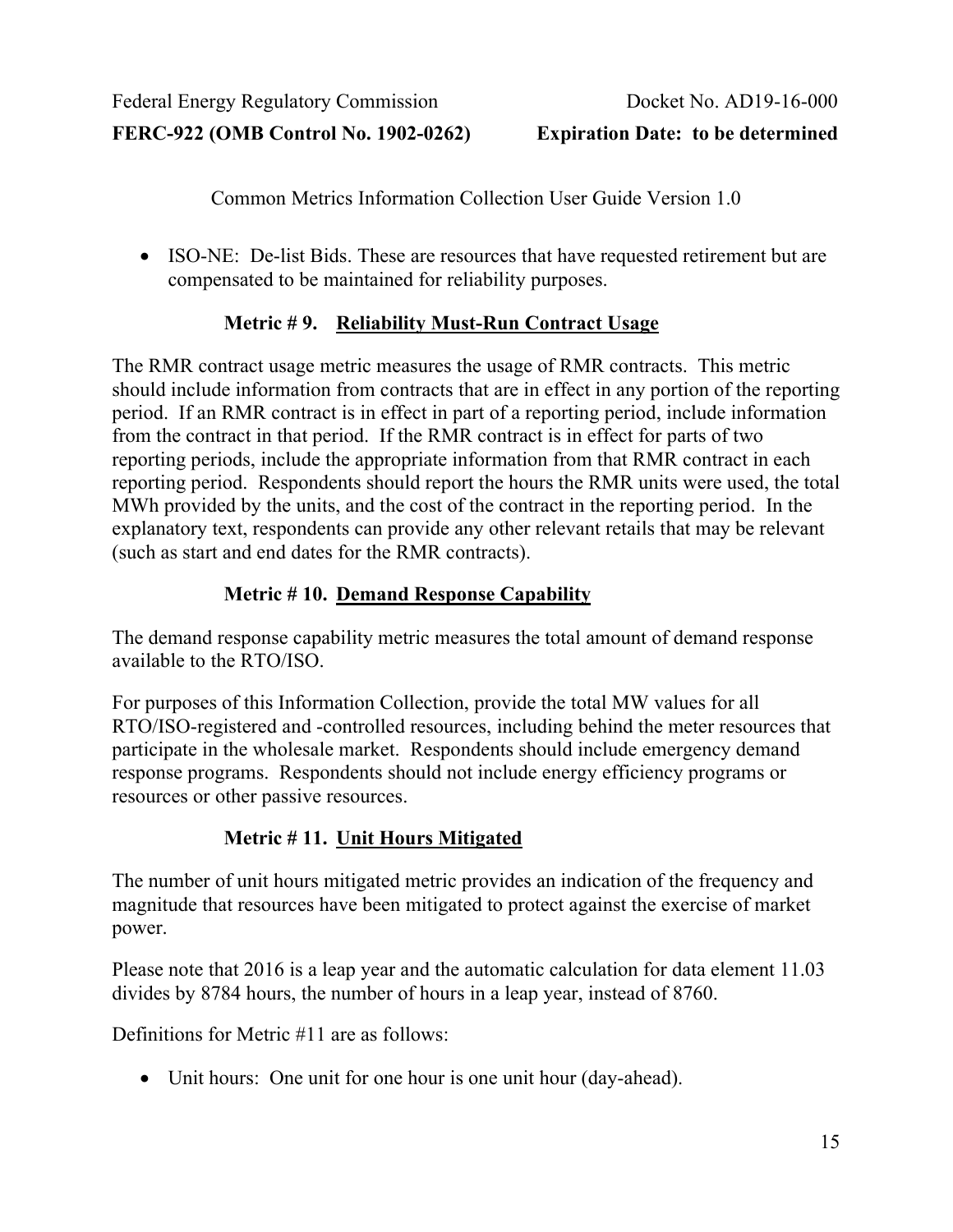Common Metrics Information Collection User Guide Version 1.0

- Unit intervals: One unit for one interval is one unit interval (real-time).
- Hours of mitigation: Any hour (day-ahead) or interval (real-time) in which any resource is mitigated is considered an hour of mitigation.
- MW hours of mitigation: One MW mitigated for one hour is one MW hour mitigated.
- RTOs/ISOs that have a multi-day commitment period and use a conduct and impact test to mitigate the offers of such resources during their minimum run times for future days should report these unit hours as mitigated.

# **Metric # 12. Wholesale Power Costs by Charge Type**

The wholesale power cost metric disaggregates costs paid by load, thereby providing an assessment of RTO/ISO market costs. In order to be expressed in a per MWh basis, this metric requires that respondents provide a value for the data element Net Energy for Load (12.00), which is used in the calculation of other metrics. Respondents should use the MWh values provided in FERC Form No. 714 Net Energy for Load, defined as: Total generation plus imports minus exports minus losses. **[11](#page-15-0)**

RTOs/ISOs with centralized capacity markets should report by the reporting period associated with the corresponding binding auction. Use the monthly values from two consecutive FERC Form No. 714 reporting years and create a Net Energy for Load value in MWh for that reporting period (which is the delivery period of the auction).

Non-RTO/ISO utilities and RTOs/ISOs without capacity markets should use the calendar year FERC Form No. 714 associated with the reporting period.

For Transmission Component of Total Wholesale Power Cost (12.03), respondents should report the total FERC-approved transmission charges paid by load for each reporting period. Respondents should include costs assigned to transmission service charges, transmission facility charges, losses, network integration transmission service, etc. Respondents should not net out or subtract any Auction Revenue Rights or Financial

<span id="page-15-0"></span>**<sup>11</sup>** *See* Fed. Energy Regulatory Comm'n, *Form No. 714 - Annual Electric Balancing Authority Area and Planning Area Report*, at Schedule 3, Balancing Authority Net Energy for Load and Peak Demand Sources by Month, Net Energy for Load, (MWh), Column (e), Line 13 (2019), [https://www.ferc.gov/docs-filing/forms/form-714/data.asp.](https://www.ferc.gov/docs-filing/forms/form-714/data.asp)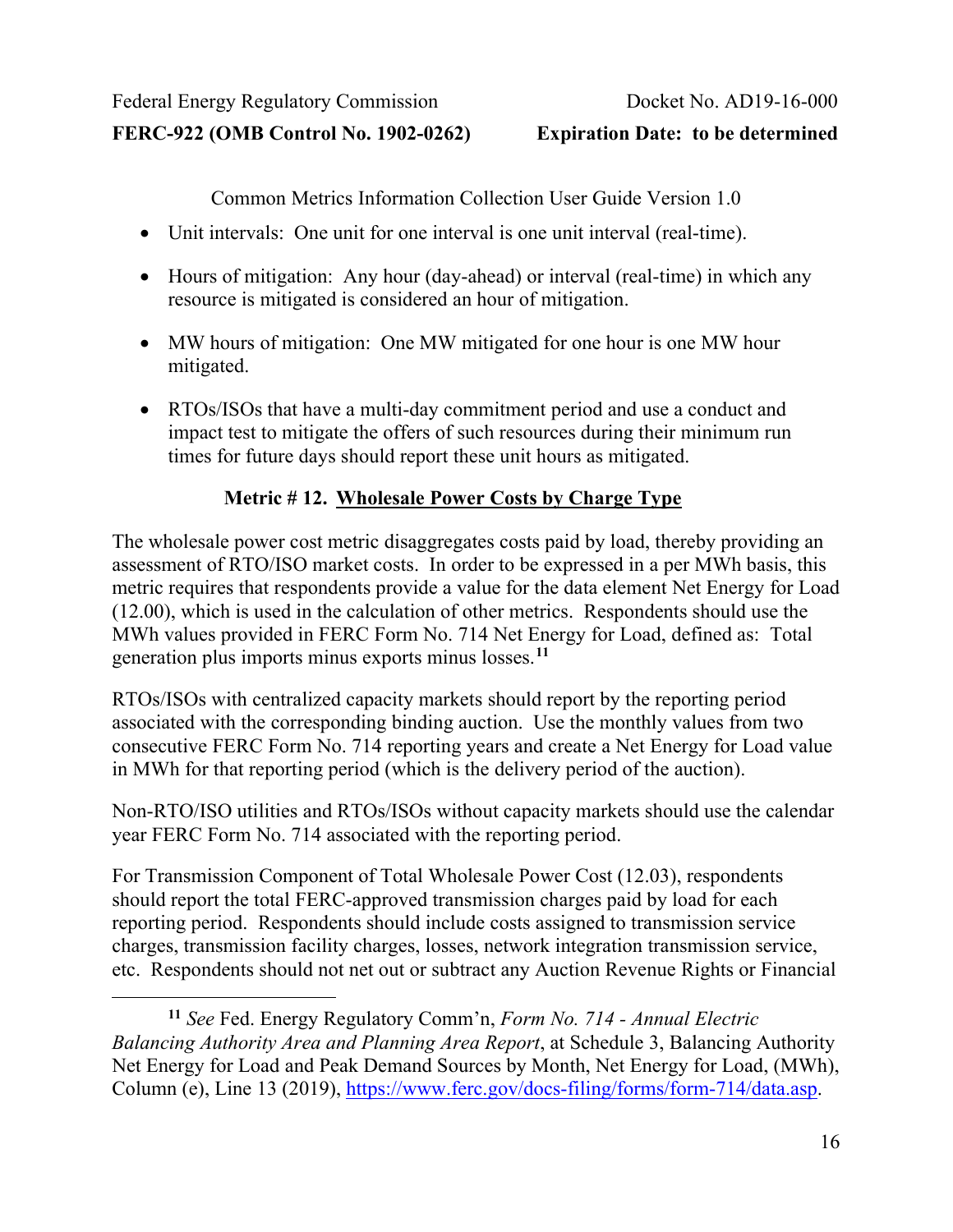Common Metrics Information Collection User Guide Version 1.0

Transmission Right (Financial Transmission Right, Congestion Revenue Right, or equivalent) revenues that may have been returned to Load Serving Entities.

# **Metric # 13. Price Cost Markup**

The price cost markup metric measures the difference in system-wide price that would result from using as-submitted offers and cost-based offers/reference levels. This metric also examines average markups in the top and bottom ten percent of hours based on system-wide energy prices.

There is an equation at the top of this worksheet that provides a concise description of how to calculate this metric.

The calculation for the Price Cost Margin (13.00) requires the construction of two different supply curves for each five-minute interval in the reporting period. One supply curve is based on the generation offers and the second curve is based on the RTO/ISO reference cost for each unit. The intersection of each such supply curve with the demand curve provides a price for that five-minute interval.

The intersection of the demand curve and the offer-based supply curve provides the "price" for that interval. The intersection of the demand curve and the reference costbased supply curve provides the "cost" for that interval. The difference between the calculated "price" and the "cost" provides the Price Cost Margin for that interval which is then averaged across the reporting period.

The calculation of each supply curve does not consider transmission constraints or ramping limitations. A visual representation of the calculation is show in [Figure 1](#page-17-0) below.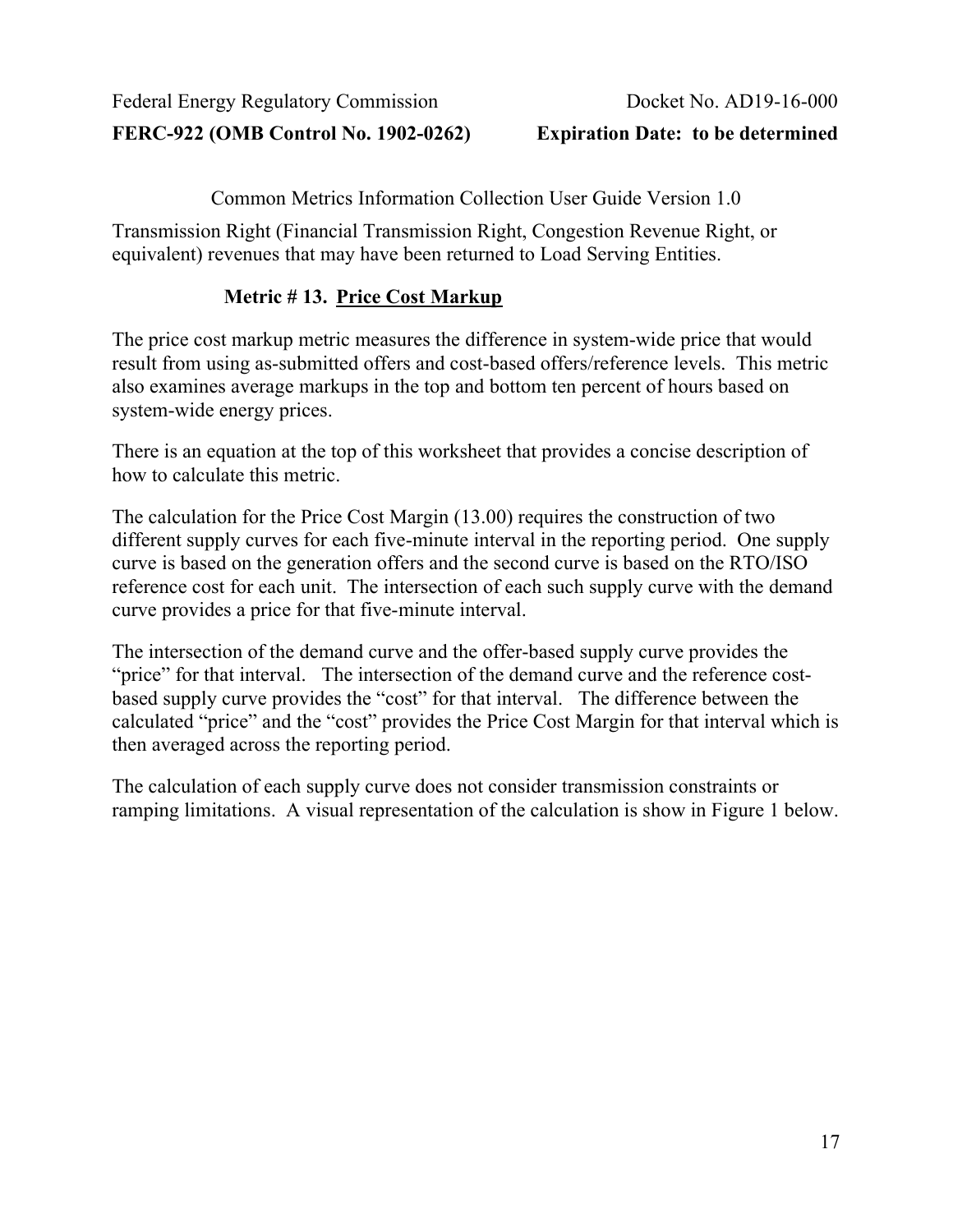# Common Metrics Information Collection User Guide Version 1.0

<span id="page-17-0"></span>**Figure 1. Price Cost Markup**



Please note that there is a mechanism to create rows to report this information on a zonal basis if the RTO/ISO desires to report on a more granular level, but this is optional. If respondents choose to add information on a zonal basis, please provide any relevant information in the explanatory text field (such as why the zonal information is relevant).

# **Metric # 14. Fuel Adjusted Wholesale Energy Price**

The load-weighted, fuel-adjusted locational marginal price metric measures the wholesale price of energy across the RTO/ISO for a given reporting period and is derived by holding fuel costs constant over a defined time period. This metric allows for price comparisons while removing fuel price volatility.

There is an equation at the top of this worksheet that provides a concise description of how to calculate this metric. Please note that there are entries for two possible marginal fuels (coal and natural gas). Please select one base year for both fuels and adjust the annual prices to that base year.

# **Metric # 15. Energy Market Price Convergence**

The energy market price convergence metric measures how closely the day-ahead and real-time energy prices align.

There are four equations at the top of this worksheet that provide a concise description of how to calculate this metric.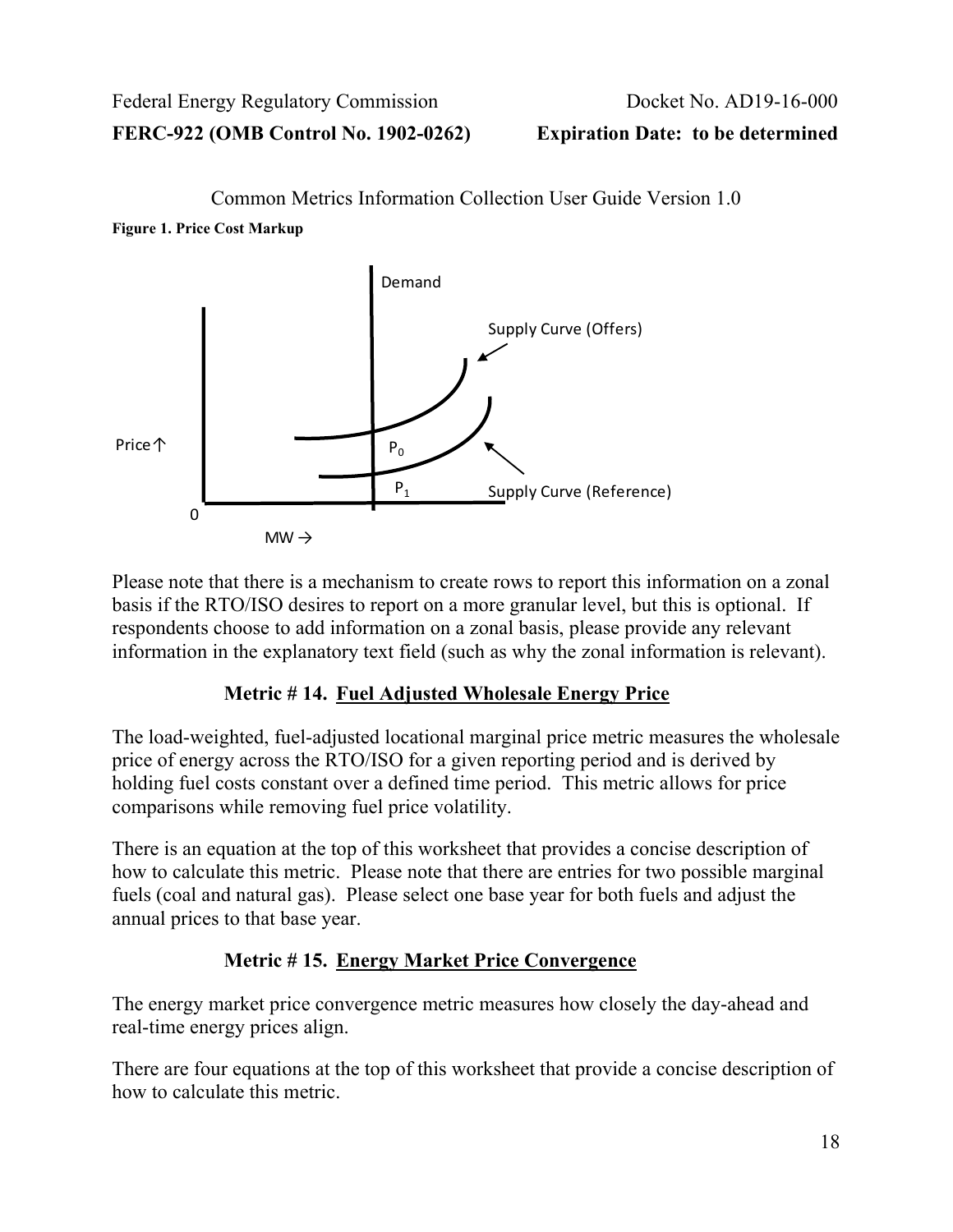Common Metrics Information Collection User Guide Version 1.0

This computation should be done at the nodal level for five minute-intervals for all RTOs/ISOs. However, for CAISO, do not include imbalance market nodes.

#### **Metric # 16. Congestion Management**

Congestion represents the cost to customers of paying for more expensive energy because physical transmission line limits do not allow full delivery of the least-cost energy resources. The congestion management metric reflects the amount of congestion normalized by the RTOs/ISOs' load. Financial Transmission Rights are a financial product that provide a hedge against congestion. The metric also estimates the value of such hedges.

Financial Transmission Rights are known by various terms across the RTOs/ISOs.

CAISO: Congestion Revenue Rights

NYISO: Transmission Congestion Contracts

MISO: Financial Transmission Rights

PJM: Financial Transmission Rights

ISO-NE: Financial Transmission Rights

SPP: Transmission Congestion Rights

# **Metric # 17. Administrative Costs**

The administrative costs metric examines the total financial cost of operating the RTO/ISO and measures the ability of RTOs/ISOs to manage the growth rate of administrative costs as the growth rate of system load changes.

This metric requires two different values of administrative costs to be entered: (1) the sum of capital and non-capital administrative costs *billed* by the RTO/ISO and (2) the administrative costs reported on the FERC Form No. 1, TOTAL Administrative & General Expenses (row 197) page 323 from the last quarter of the filing for the reporting period which is a calendar year.

# **Metric # 18. New Entrant Net Revenues**

The new entrant net revenues metric measures the total revenues from the energy and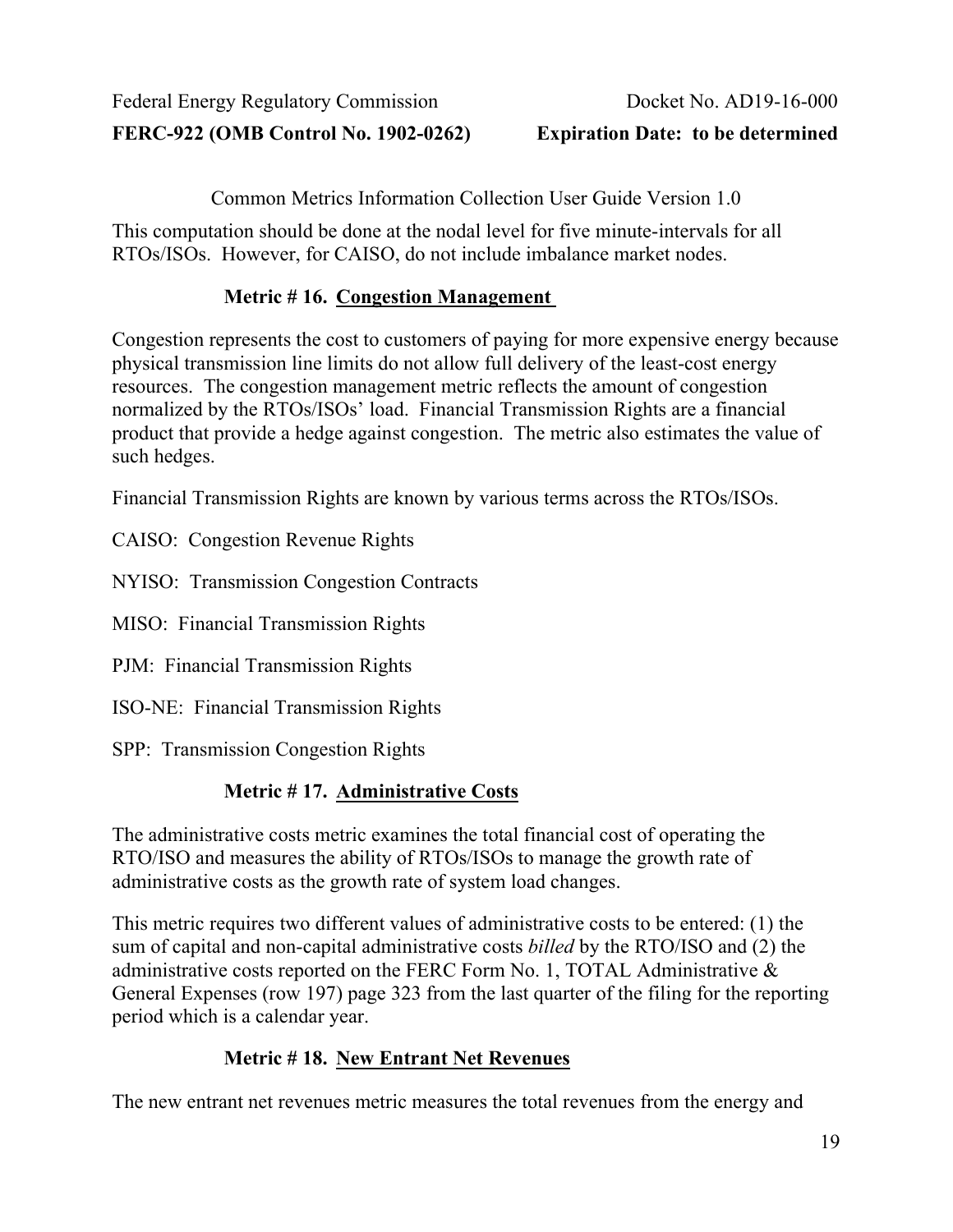**FERC-922 (OMB Control No. 1902-0262) Expiration Date: to be determined**

Common Metrics Information Collection User Guide Version 1.0

ancillary services (as defined in the RTO/ISO Tariff) markets that a new entrant could be expected to receive, based on proxy resources, for both a combustion turbine and a combined cycle. This metric can be an indicator of whether revenues are sufficient to attract new investment.

This metric requires information on the size, production cost, and revenue estimates for the prototypical new entrant plant for the reporting period. The calculation of this metric will require an estimate of the fraction of time when the prototypical resource will be economic over the reporting period. Revenue reflects the revenue received when the resource is marginal or infra-marginal during the reporting period. Costs reflect total production cost (including fuel costs) over the reporting period. Capacity market revenues should be omitted from this metric.

#### **Metric # 19. Order No. 825 Shortage Intervals and Reserve Price Impacts**

The shortage intervals and reserve price impact metric measures the size, duration, and impact that shortage events will have on reserve market clearing prices.

The Commission's regulations define an operating reserve shortage as "a period when the amount of available supply falls short of demand plus the operating reserve requirement."**[12](#page-19-0)** The regulations require an RTO/ISO to "trigger shortage pricing for any interval in which a shortage of energy or operating reserves is indicated during the pricing of resources for that interval.<sup>7[13](#page-19-1)</sup> Specifically, Order No. 825 describes the requirement for triggering shortage pricing:

Specifically, we require each RTO/ISO to trigger shortage pricing for any interval in which a shortage of energy or operating reserves is indicated during the pricing of resources for that interval. ... Under this requirement, whenever a shortage of energy or operating reserves is indicated in an RTO's/ISO's pricing run software for a particular pricing interval, shortage pricing should be invoked even if during that period resources are ramping

**<sup>13</sup>** 18 C.F.R. § 35.28(g)(1)(iv)(A) (2019).

<span id="page-19-1"></span><span id="page-19-0"></span>*(continued ...)*

**<sup>12</sup>** 18 C.F.R. § 35.28(b)(6) (2019).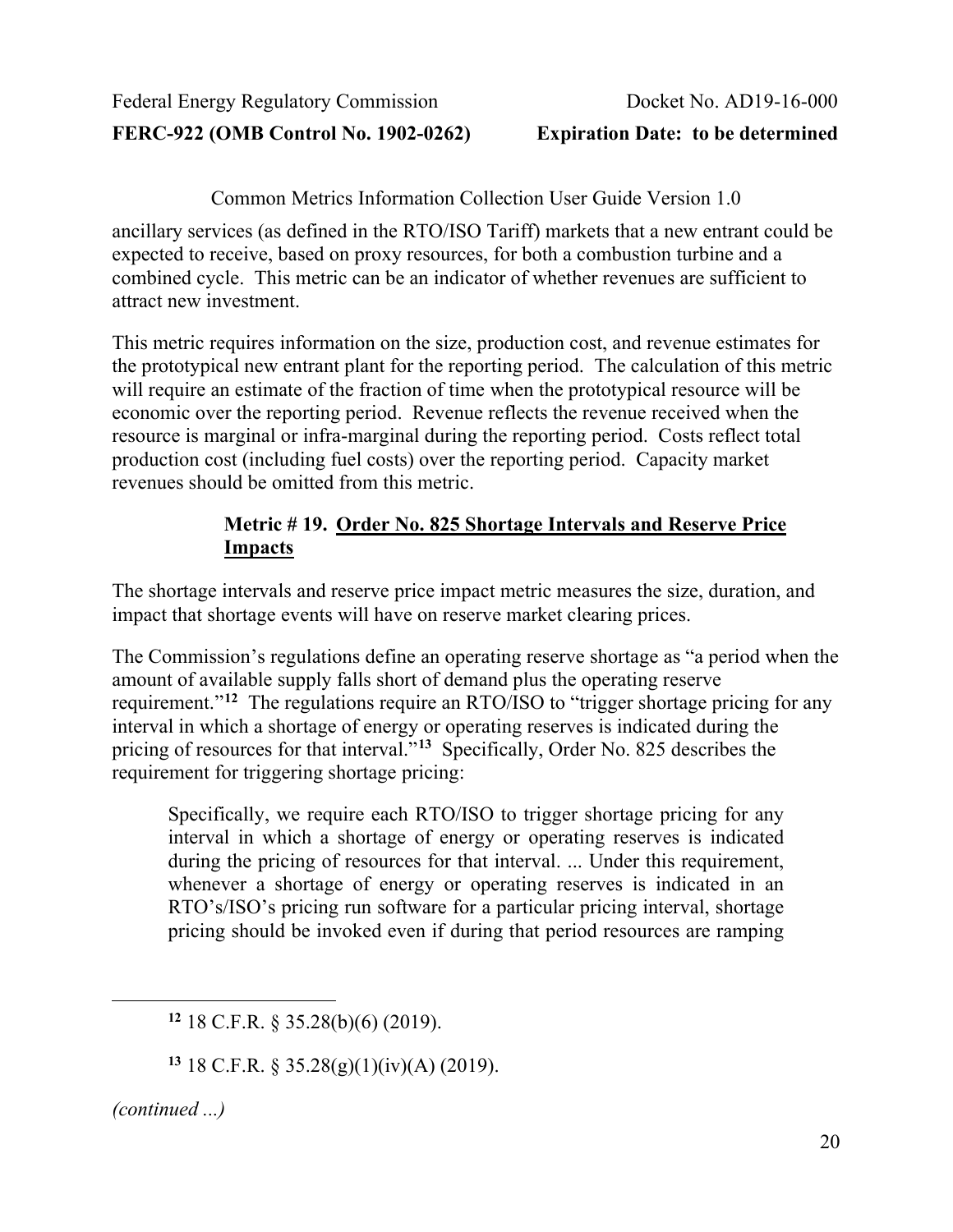Common Metrics Information Collection User Guide Version 1.0

up to a particular level they are likely to reach in a few minutes.**[14](#page-20-0)**

As used in the data worksheet, a Shortage Event is any event in which an RTO/ISO triggers shortage pricing under this regulation and the Order No. 825 definition.

There are definitions at the top of this worksheet and equations embedded in certain data items that provide a concise description of how to calculate the components of this metric.

#### **Metric # 20. Net Cost of New Entry (Net CONE) Value**

The Net CONE metric represents the revenues a resource could be expected to earn in the capacity market after netting out revenues from the energy and ancillary services market. The Net CONE metric is usually based on a proxy resource, such as a combined cycle or combustion turbine.

If the RTO/ISO does not produce a Net CONE value for the capacity market, please provide an estimate based on the data in the metric for the New Entrant Net Revenues.

Some RTOs/ISOs calculate Net CONE values for specific zones or sub-RTO regions. The term "Zone Name" used in the worksheet may reflect a larger area in some RTOs/ISOs than just a single zone. The worksheet includes all known areas that the RTOs/ISOs have used to calculate Net CONE values to date and users should use the same procedure and choose the respective areas for the Net CONE calculations in the drop down list from the macro.

# **Metric # 21. Resource Deliverability**

The resource deliverability metric measures the import limitations into the RTO/ISO or sub-RTO/ISO zone, taking into account any local generation requirements in the sub-RTO/ISO region. RTOs/ISOs that use centralized capacity markets typically have a similar measurement that is analogous to a transfer capability and/or a local generation requirement. The following may refer to the RTO/ISO-specific terminology for such measurements:

<span id="page-20-0"></span>**<sup>14</sup>** *Settlement Intervals and Shortage Pricing in Mkts. Operated by Reg'l Transmission Orgs. and Indep. Sys. Operators*, Order No. 825, 155 FERC ¶ 61,276, at P 162 (2016).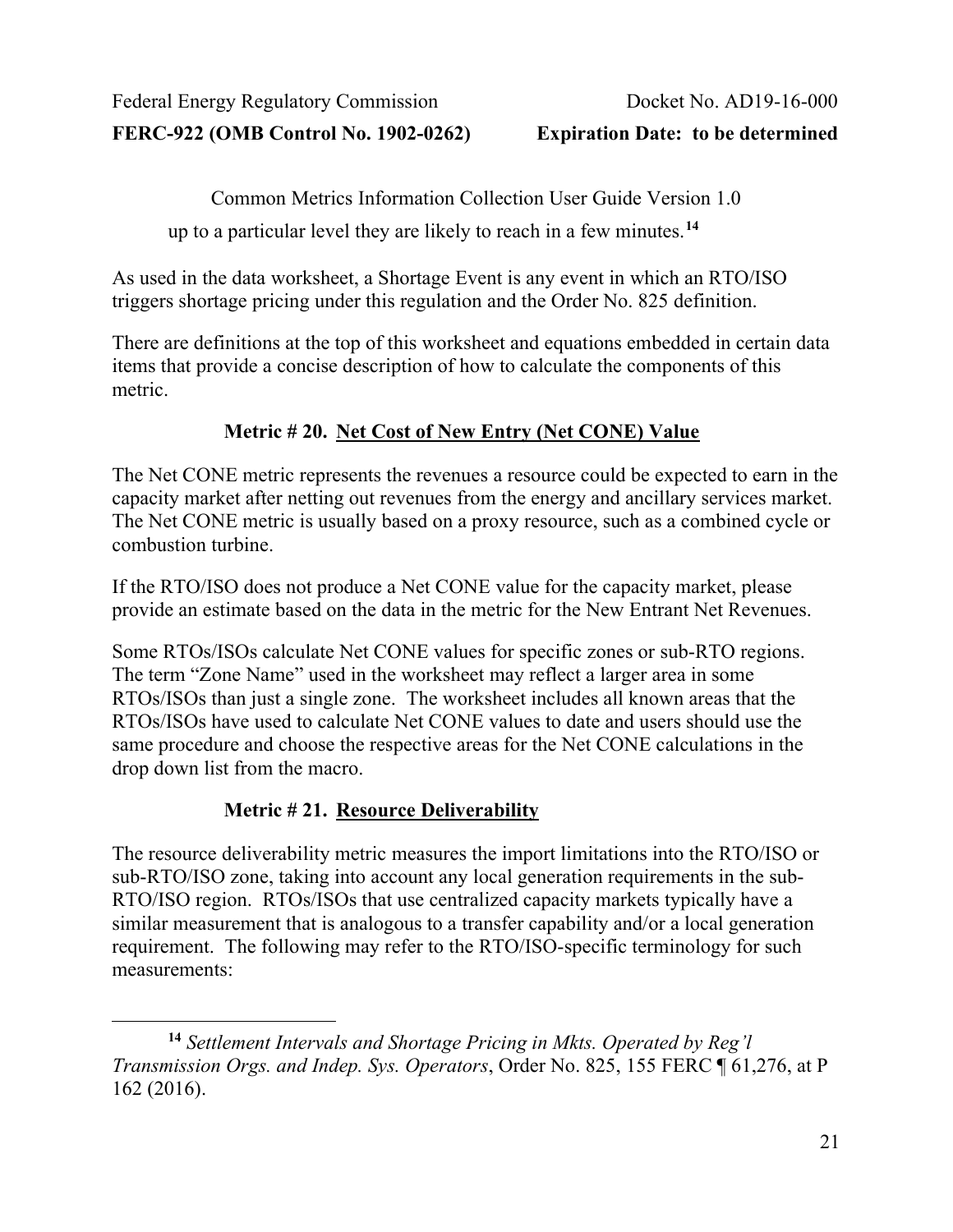**FERC-922 (OMB Control No. 1902-0262) Expiration Date: to be determined**

Common Metrics Information Collection User Guide Version 1.0

PJM: Capacity Emergency Transfer Limit (CETL) and Capacity Emergency Transfer Objective (CETO)

NYISO: Locational Minimum Installed Capacity Requirements

ISO-NE: Capacity Interface Transfer Capability

MISO: Local Clearing Requirement (LCR): The minimum amount of Unforced Capacity that is physically located within a Local Reserve Zone (LRZ) that is required to meet the Loss of Load Expectation (LOLE) while fully using the Capacity Import Limit for such LRZ associated with the applicable Planning Resource Auction (PRA) or Forward Resource Auction (FRA). Report the LCR/ Unforced Capacity in the zone.

# **Metric # 22. New Capacity (Entry)**

The new capacity metric measures whether there has been any new capacity added in the RTO/ISO since the previous capacity auction, measured by both RTO/ISO-wide and for specific sub-RTO/ISO regions that were modeled separately from the rest of the RTO/ISO.

# **Metric # 23. Capacity Retirement (Exit)**

The capacity retirement metric measures whether there has been any capacity that has been taken out of service since the last capacity auction.

The definition of retirement should be consistent with that used in the EIA's Annual Electric Generator Report, specifically the categories of "standby" and "retired."

# **Metric # 24. Forecasted Demand**

The forecasted demand metric measures the coincidental peak demand of a sub-RTO/ISO region at the time of the last binding auction and compares it to the realized coincidental peak demand for that reporting period.

# **Metric # 25. Capacity Market Procurement and Prices**

The capacity market procurement metric measures the total capacity offered and procured through the central capacity market as well as the associated capacity price on an RTO/ISO-wide basis, as well as per individual zones that were modeled and/or cleared differently from the rest of the RTO/ISO.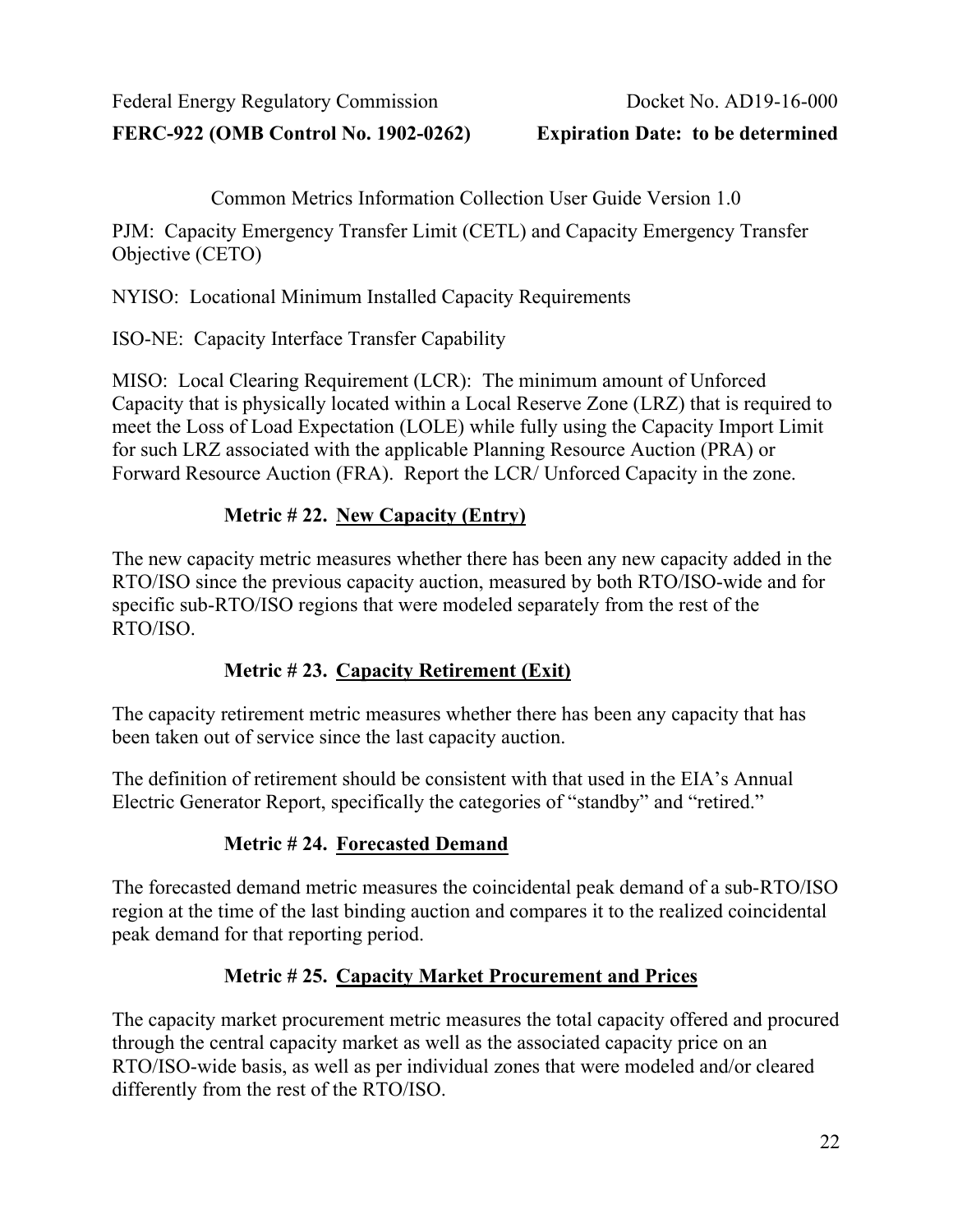**FERC-922 (OMB Control No. 1902-0262) Expiration Date: to be determined**

Common Metrics Information Collection User Guide Version 1.0

This metric includes relevant information, such as the date of the capacity auction and the start date of the delivery period. The explanatory text box may be used to provide important details, such as why an auction date appears incongruent from other auction dates in the reporting period.

Please note that if there is no price separation over the entire five reporting periods, then only report one price in the first section (RTO/ISO-wide).

#### **Metric # 26. Capacity Obligations and Performance Assessment Events**

The capacity obligations and performance metric measures the total cleared capacity eligible for bonus payments for over-performance and subject to penalties for underperformance, along with the number and duration of performance events. This metric applies to RTOs/ISOs in which a resource with a capacity supply obligation is expected to perform in a given delivery period. This metric is reported both RTO/ISO-wide and by zone.

RTOs/ISOs that use Performance Assessment Events or Capacity Scarcity Conditions to determine performance should use the time periods that correspond determine whether capacity resources are available at expected levels during performance intervals, as defined by each RTO/ISO. For the purposes of this Information Collection, the following types of performance events should be considered:

PJM: Performance Assessment Interval

ISO-NE: Capacity Scarcity Condition

MISO: Include events in which a Load Modifying Resource may be expected to perform

NYISO: Requirements Applicable to Installed Capacity Suppliers: Sanctions for Failing to Comply with Scheduling, Bidding, and Notification Requirements

# **Metric # 27. Capacity Over-Performance**

The capacity over-performance metric measures the total number of units that overperformed during a performance assessment period (as defined in Metric #26).

The equation at the top of this worksheet provides a concise description of how to calculate this metric. For the formulas in this metric: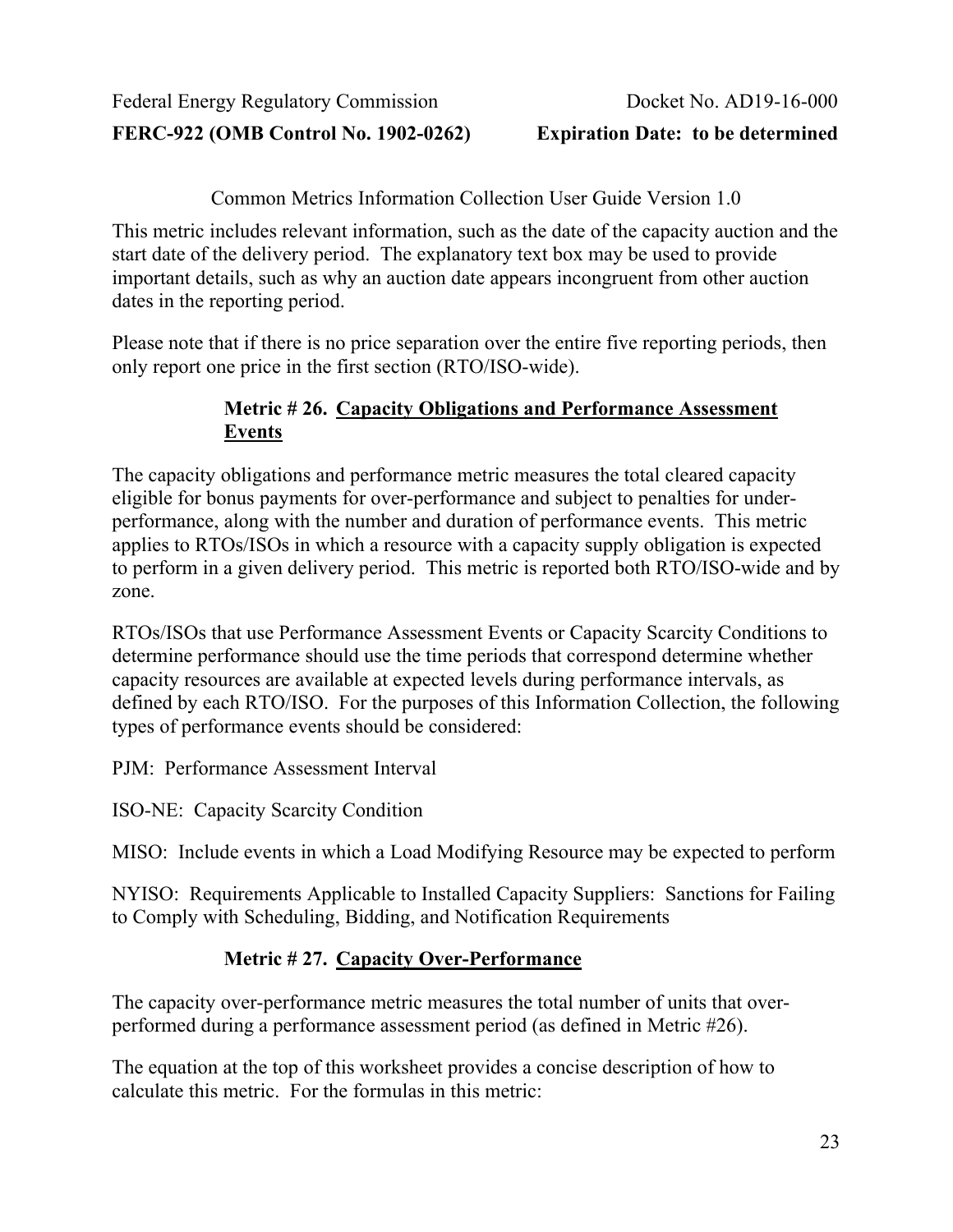**FERC-922 (OMB Control No. 1902-0262) Expiration Date: to be determined**

Common Metrics Information Collection User Guide Version 1.0

Capacity = MW amount that responded;

Duration  $=$  duration of event;

 $n =$  number of individual performance events

# **Metric # 28. Capacity Under-Performance**

The capacity under-performance metric measures the total number of units that underperformed during a performance assessment period (as defined in Metric #26).

The equation at the top of this worksheet provides a concise description of how to calculate this metric. For the formulas in this metric:

Capacity = MW amount that did not respond;

Duration = duration of event in hours;

 $n =$  number of individual performance events

# **Metric # 29. Total Capacity Bonus Payments and Penalties**

The total capacity bonus payments and penalties metric measures the total bonus payments and penalties charged to capacity resources with supply obligations that underperformed or over-performed during a performance assessment period (as defined in Metric #26).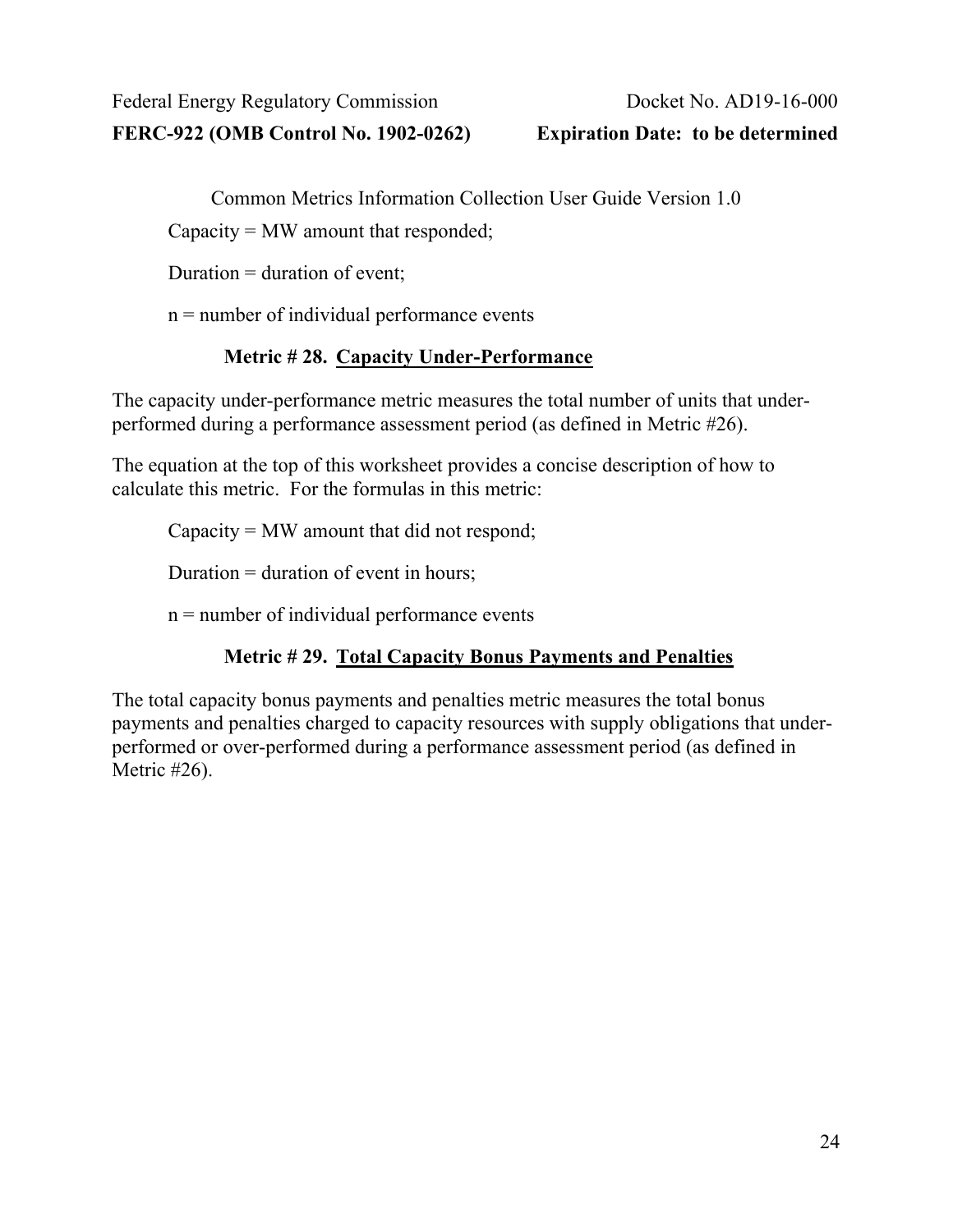Common Metrics Information Collection User Guide Version 1.0

#### <span id="page-24-0"></span>**Appendix A - Entering Zonal Data**

Each sheet with zonal data will have a button:

Add Zone

Clicking on this button will display a form:

| Zone_Entry | $\overline{\mathbf{x}}$           |
|------------|-----------------------------------|
| <b>RTO</b> | Add Zone                          |
| <b>RTO</b> | $\boxed{\blacksquare}$ Zonel<br>⊻ |
|            |                                   |
|            | Add Zone Row                      |
|            | Exit                              |
|            |                                   |
|            |                                   |

Clicking on the arrow from the RTO drop-down box will yield a list of RTOs:

| Zone_Entry          | $\mathbf x$                           |
|---------------------|---------------------------------------|
| <b>RTO</b>          | Add Zone                              |
| <b>ISONE</b>        | $\vert \cdot \vert$<br>ᅬ<br>Zone<br>L |
| <b>ISONE</b>        |                                       |
| PJM<br><b>NYISO</b> |                                       |
| <b>MISO</b>         |                                       |
|                     | Add Zone Row<br>Exit                  |

Clicking on an entry from the RTO dropdown box, as shown above, will give the following message: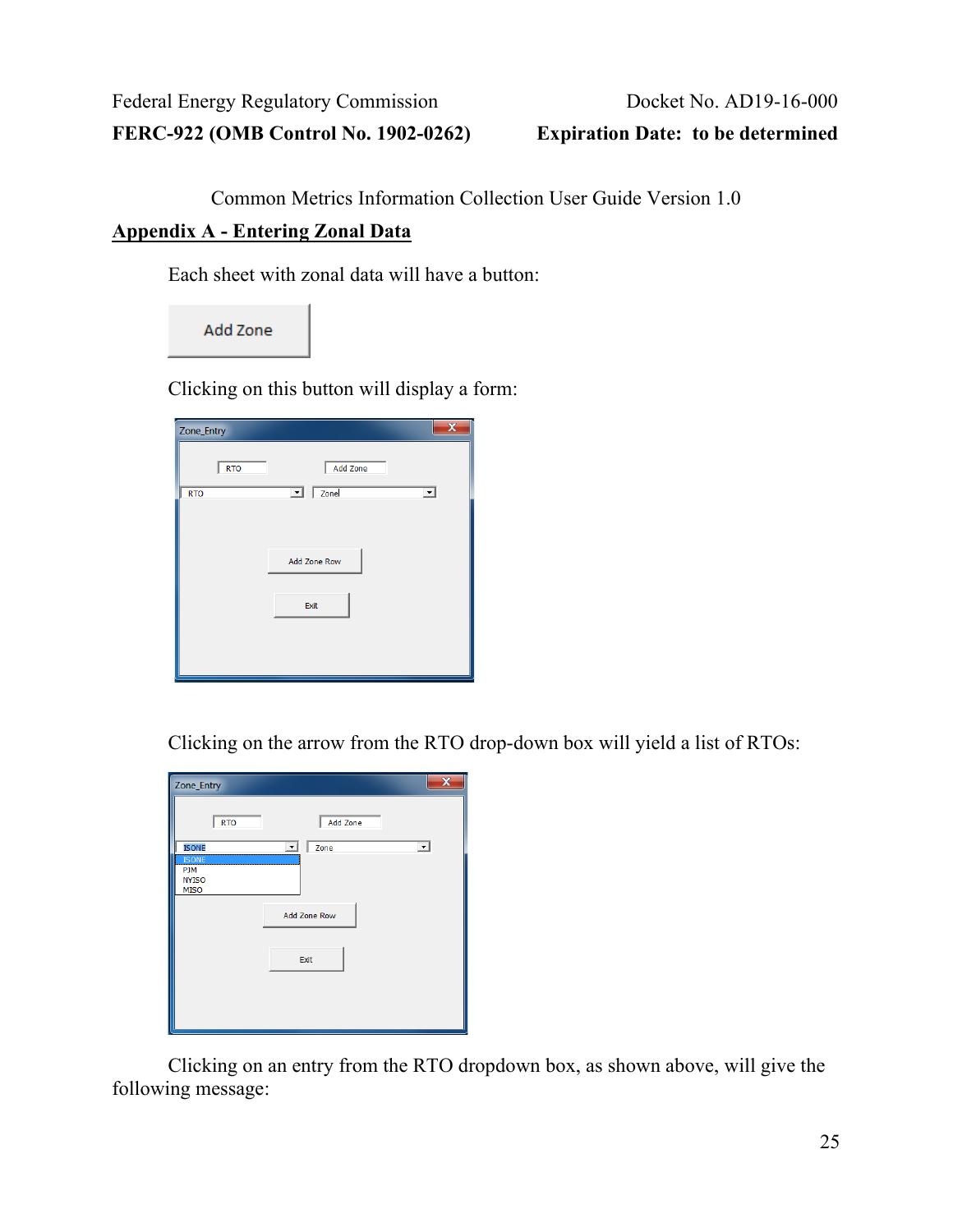Common Metrics Information Collection User Guide Version 1.0



Clicking on the arrow from the "Add Zone" drop-down box will yield a list of regions:

| Zone_Entry   |                                                                                                                                                                                              |
|--------------|----------------------------------------------------------------------------------------------------------------------------------------------------------------------------------------------|
| <b>RTO</b>   | Add Zone                                                                                                                                                                                     |
| <b>ISONE</b> | ᅬ<br>Region<br>$\overline{\phantom{a}}$<br><b>CONNECTICUT</b><br><b>MAINE</b><br><b>NEMA-BOSTON</b><br><b>NENE</b><br><b>REST OF POOL</b><br><b>SEMA-RI</b><br>Add Zo<br><b>SENE</b><br>Exit |

Clicking on an entry from the "Add Zone" dropdown box, as shown above, will give the following message: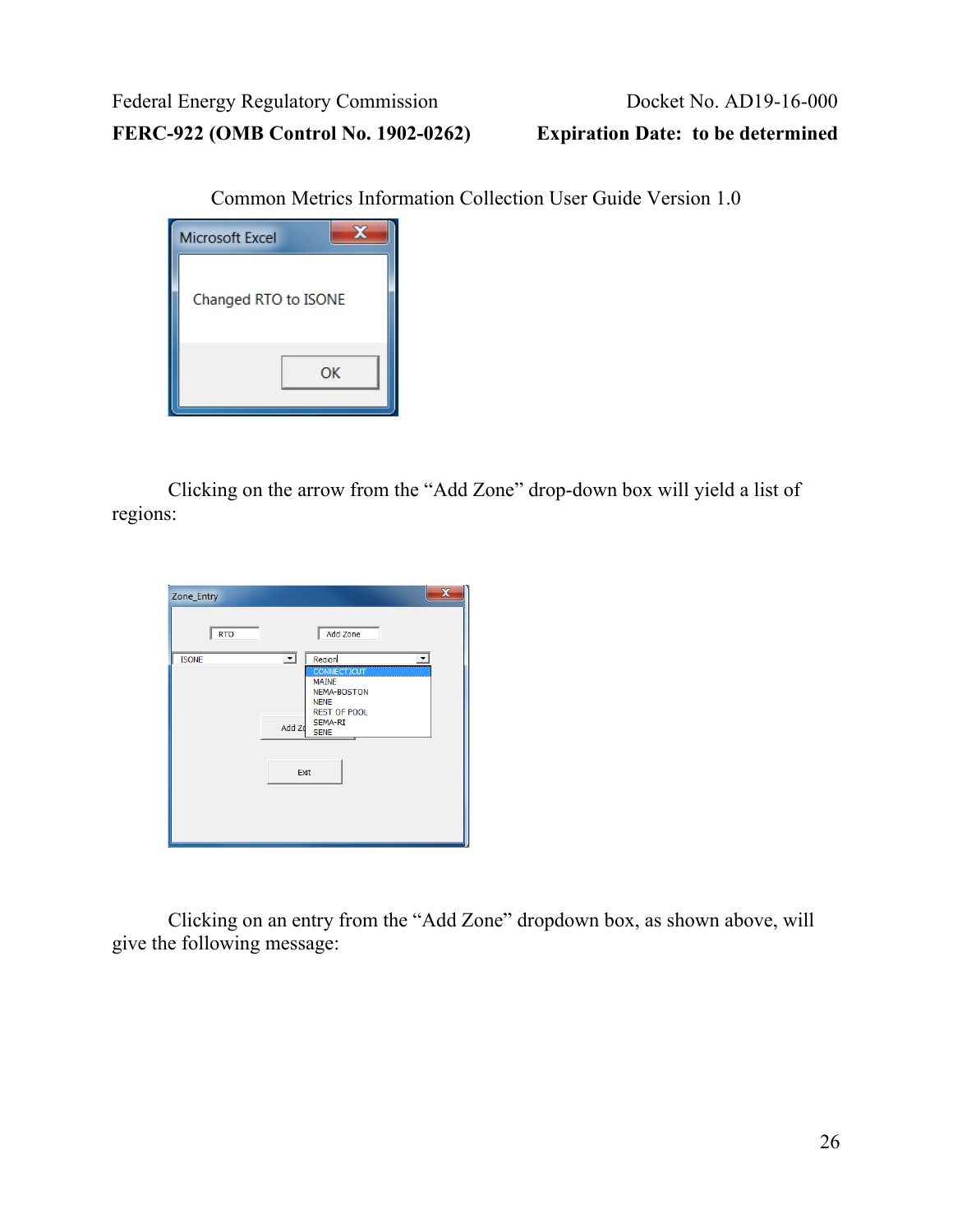Common Metrics Information Collection User Guide Version 1.0

| <b>Microsoft Excel</b>      |    |  |
|-----------------------------|----|--|
| Changed Zone to CONNECTICUT |    |  |
|                             | ОК |  |

Clicking on the "Add Zone Row" Button will add the next region:

| Zone_Entry   |                                                 |
|--------------|-------------------------------------------------|
| <b>RTO</b>   | Add Zone                                        |
| <b>ISONE</b> | <b>CONNECTICUT</b><br>ᅬ<br>$\blacktriangledown$ |
|              |                                                 |
|              | Add Zone Row                                    |
|              |                                                 |
|              | Exit                                            |
|              |                                                 |
|              |                                                 |

Clicking on the "Exit" button will exit the form.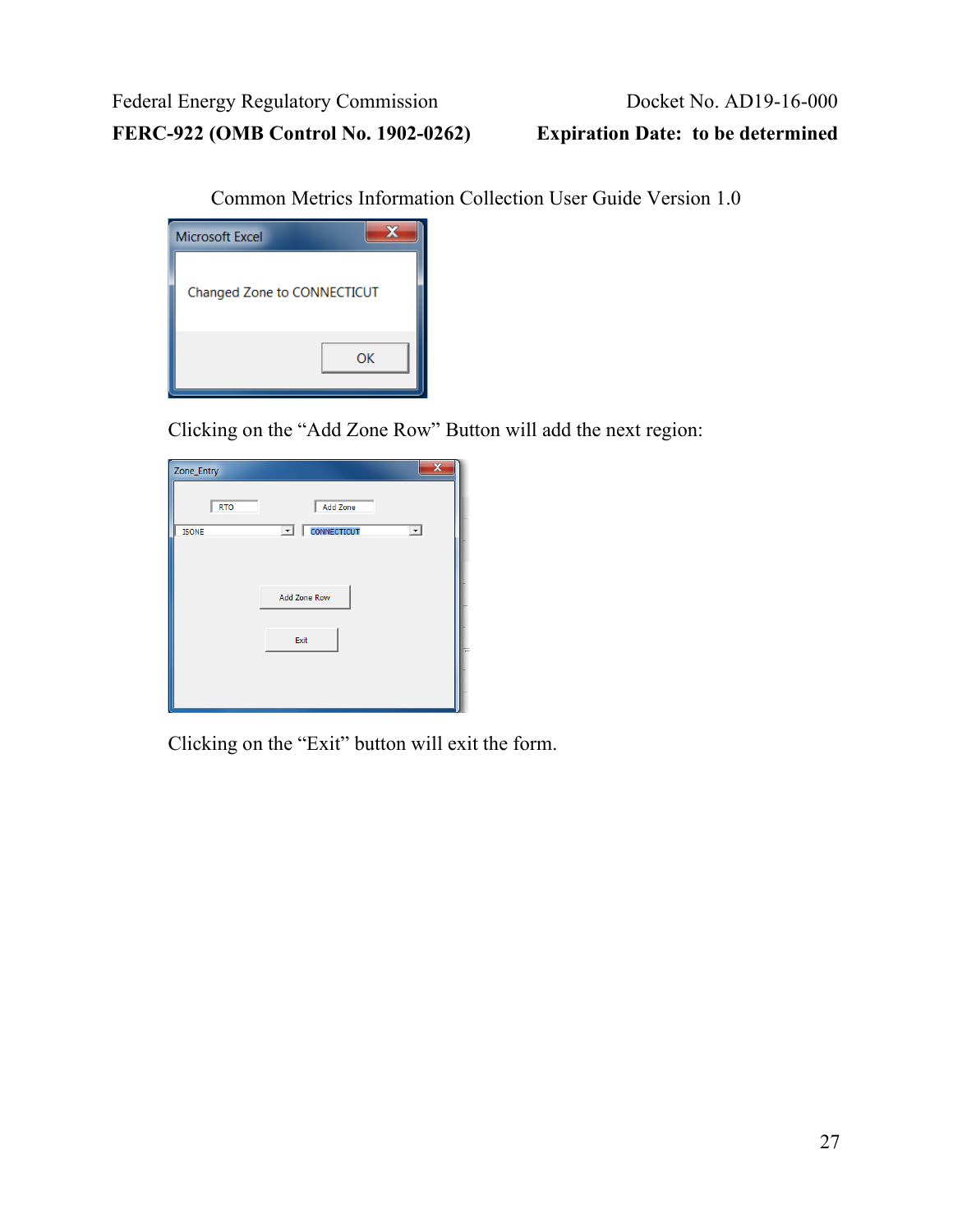#### Common Metrics Information Collection User Guide Version 1.0

#### <span id="page-27-0"></span>**Appendix B** - **EIA Fuel Code**s

| <b>Common Metrics Fuel</b>         | <b>EIA Fuel</b> |                                                                                                                                                                                                       |
|------------------------------------|-----------------|-------------------------------------------------------------------------------------------------------------------------------------------------------------------------------------------------------|
| Code                               | Code            | <b>EIA Description</b>                                                                                                                                                                                |
| <b>Biomass</b>                     | АΒ              | <b>Agricultural By-Products</b>                                                                                                                                                                       |
| Coal                               | ANT             | <b>Anthracite Coal</b>                                                                                                                                                                                |
| <b>Natural Gas</b>                 | BFG             | <b>Blast Furnace Gas</b>                                                                                                                                                                              |
| Coal                               | BIT             | <b>Bituminous Coal</b>                                                                                                                                                                                |
| <b>Biomass</b>                     | BLQ             | <b>Black Liquor</b>                                                                                                                                                                                   |
| <b>Petroleum Products</b>          | DFO             | Distillate Fuel Oil (including diesel, No. 1, No. 2, and No. 4 fuel oils)                                                                                                                             |
| Geothermal                         | GEO             | Geothermal                                                                                                                                                                                            |
| <b>Petroleum Products</b>          | JF              | Jet Fuel                                                                                                                                                                                              |
| <b>Petroleum Products</b>          | KER             | Kerosene                                                                                                                                                                                              |
| <b>Biomass</b>                     | LFG             | Landfill Gas                                                                                                                                                                                          |
| Coal                               | LIG             | Lignite Coal                                                                                                                                                                                          |
| <b>Biomass</b>                     | <b>MSB</b>      | <b>Biogenic Municipal Solid Waste</b>                                                                                                                                                                 |
| Other Fuel                         | MSN             | Non-biogenic Municipal Solid Waste                                                                                                                                                                    |
| Other Fuel                         | MSW             | <b>Municipal Solid Waste</b>                                                                                                                                                                          |
| Other Fuel                         | MWH             | Electricity used for energy storage                                                                                                                                                                   |
| <b>Natural Gas</b>                 | ΝG              | <b>Natural Gas</b>                                                                                                                                                                                    |
| Uranium                            | NUC             | Nuclear (including Uranium, Plutonium, and Thorium)                                                                                                                                                   |
| <b>Biomass</b>                     | OBG             | Other Biomass Gas (including digester gas, methane, and other biomass gases; specify in SCHEDULE 7)                                                                                                   |
| <b>Biomass</b>                     | OBL             | Other Biomass Liquids (specify in SCHEDULE 7)                                                                                                                                                         |
| <b>Biomass</b>                     | OBS             | Other Biomass Solids (specify in SCHEDULE 7)                                                                                                                                                          |
| <b>Natural Gas</b>                 | OG              | Other Gas (specify in SCHEDULE 7)                                                                                                                                                                     |
| <b>Other Fuel</b>                  | OTH             | Specify in SCHEDULE 7                                                                                                                                                                                 |
| <b>Petroleum Products</b>          | PC              | Petroleum Coke                                                                                                                                                                                        |
| <b>Petroleum Products</b>          | PG              |                                                                                                                                                                                                       |
|                                    | PUR             | Gaseous Propane<br><b>Purchased Steam</b>                                                                                                                                                             |
| Other Fuel                         |                 |                                                                                                                                                                                                       |
| Coal                               | RC              | <b>Refined Coal</b>                                                                                                                                                                                   |
| <b>Petroleum Products</b>          | <b>RFO</b>      | Residual Fuel Oil (incl. Nos. 5 & 6 fuel oils, and bunker C fuel oil)                                                                                                                                 |
| Coal                               | SC              | Coal-based Synfuel. Including briquettes, pellets, or extrusions, which are formed by binding materials                                                                                               |
|                                    |                 | or processes that recycle materials.                                                                                                                                                                  |
| Coal                               | SGC             | Coal-Derived Synthesis Gas                                                                                                                                                                            |
| <b>Petroleum Products</b>          | SGP             | Synthesis Gas from Petroleum Coke                                                                                                                                                                     |
| <b>Biomass</b>                     | <b>SLW</b>      | Sludge Waste                                                                                                                                                                                          |
| Coal                               | <b>SUB</b>      | Subbituminous Coal                                                                                                                                                                                    |
| Solar                              | <b>SUN</b>      | Solar                                                                                                                                                                                                 |
| <b>Other Fuel</b>                  | <b>TDF</b>      | Tire-derived Fuels                                                                                                                                                                                    |
| Water (includes Pumped<br>Storage) | <b>WAT</b>      | Water at a Conventional Hydroelectric Turbine, and water used in Wave Buoy Hydrokinetic Technology,<br>Current Hydrokinetic Technology, and Tidal Hydrokinetic Technology And for Pumped Storage      |
| Coal                               | WC              | Waste/Other Coal (incl. anthracite culm, bituminous gob, fine coal, lignite waste, waste coal)                                                                                                        |
| <b>Biomass</b>                     | WDL             | Wood Waste Liquids excluding Black Liquor (including red liquor, sludge wood, spent sulfite liquor, and<br>other wood-based liquids)                                                                  |
| <b>Biomass</b>                     | WDS             | Wood/Wood Waste Solids (incl. paper pellets, railroad ties, utility poles, wood chips, bark, and wood<br>waste solids)                                                                                |
| <b>Other Fuel</b>                  | WH              | Waste heat not directly attributed to a fuel source (WH should only be reported when the fuel source is<br>undetermined, and for combined cycle steam turbines that do not have supplemental firing.) |
| Wind                               | WND             | Wind                                                                                                                                                                                                  |
|                                    | WO              | Waste/Other Oil (including crude oil, liquid butane, liquid propane, naphtha, oil waste, re-refined                                                                                                   |
| <b>Petroleum Products</b>          |                 | motor oil, sludge oil, tar oil, or other petroleum-based liquid wastes)                                                                                                                               |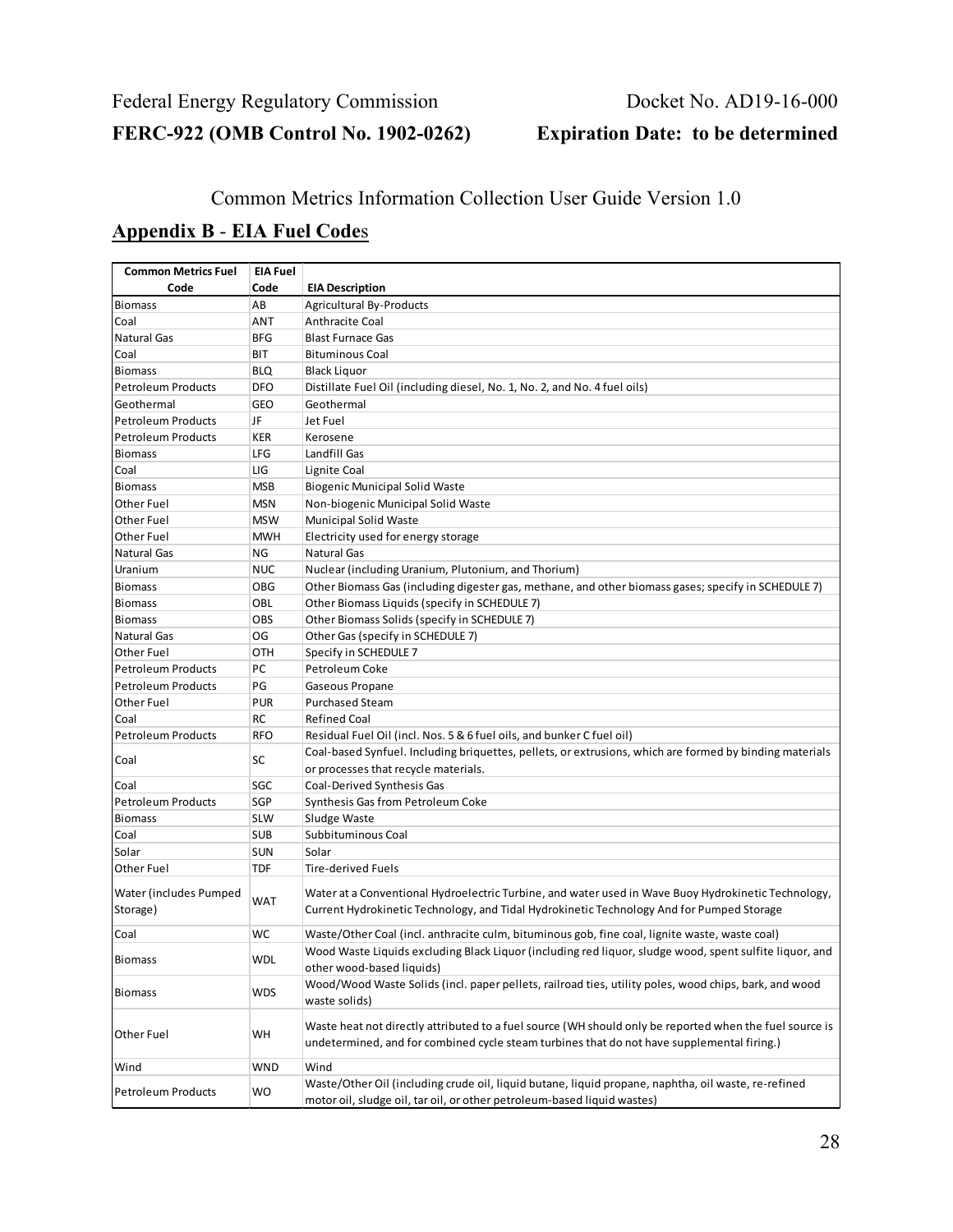Common Metrics Information Collection User Guide Version 1.0

#### <span id="page-28-0"></span>**Appendix C - Forced Outage Calculations**

Forced Outage Rate – FOR

 $FOR = (FOH / FOH + SH + Synchronous Hrs + Pumping Hrs) \times 100\%$ 

- FOH is Forced Outage Hours, which is the sum of all hours experienced during Forced Outages (U1, U2, U3) + Startup Failures (SF).
- SH is the sum of all Unit Service Hours.
- Synchronous Hrs is the sum of all hours the unit is in the synchronous condensing mode. The units are considered to be in a non-generating service operation.
- Pumping Hrs is the sum of all hours the pumped storage unit is in pumping mode. The units are considered to be in a non-generating service operation.

#### Equivalent Forced Outage Rate – EFOR

 $EFOR = [(FOH + EFDH) / (FOH + SH + Synchronous Hrs + Pumping Hrs + EFDHRS)]$ x 100%

• EFDH is Equivalent Forced Derating Hours, which is each individual forced derating (D1, D2, and D3) transformed into equivalent full outage hour(s). This variable is calculated by multiplying the actual duration of the derating (hours) by the size of the reduction (MW) and dividing by the Net Maximum Capacity (NMC). These equivalent hour(s) are then summed.



EFDH includes Forced Deratings (D1, D2, and D3) during Reserve Shutdowns (RS).

Note: The size of the MW reduction is determined by subtracting the Net Available Capacity (NAC) from the Net Dependable Capacity (NDC). In cases of multiple deratings, the size of the reduction of each derating is determined by the difference in the NAC of the unit prior to the derating and the reported NAC as a result of the derating.

• EFDHRS is Equivalent Forced Derated Hours During Reserve Shutdowns, which is